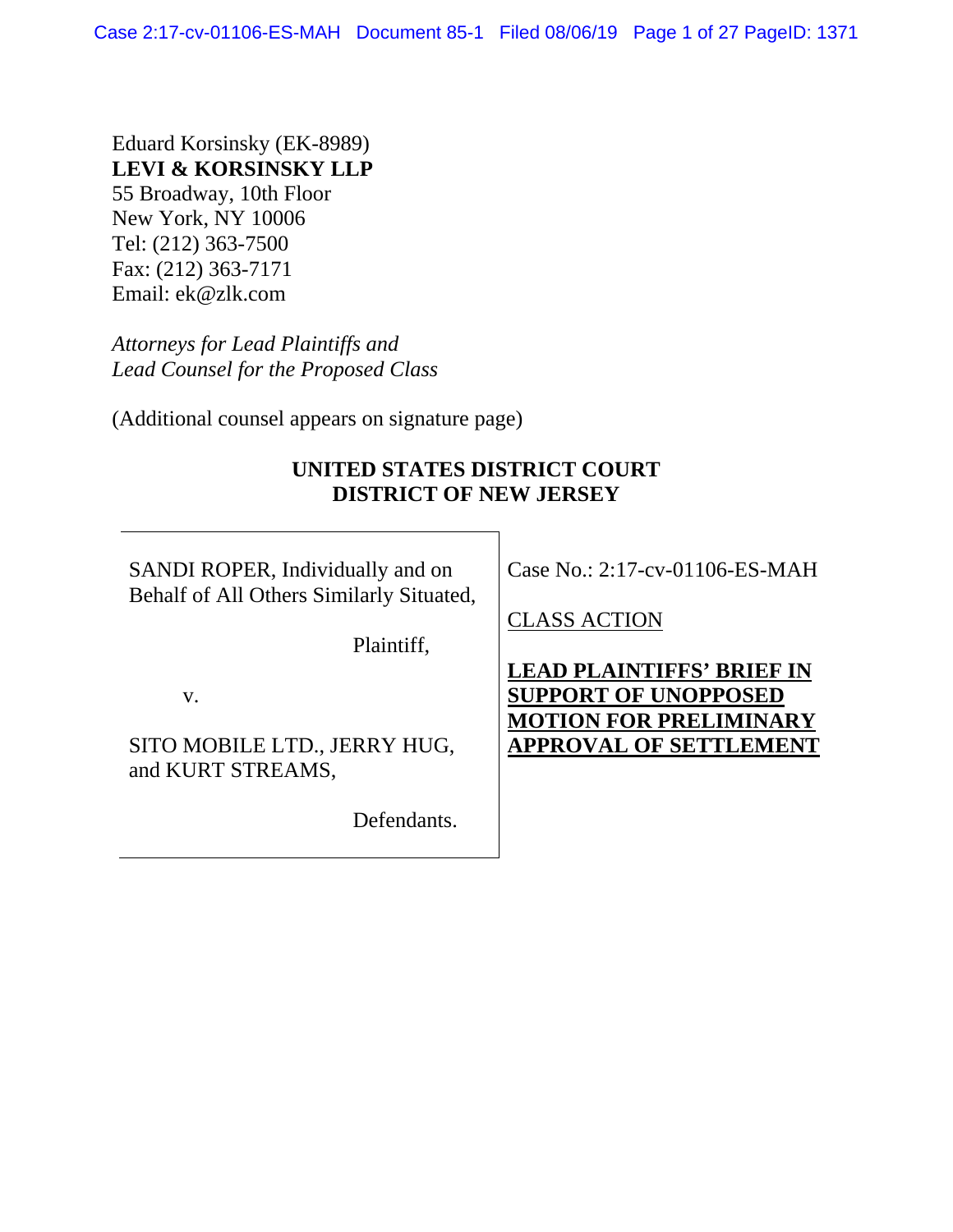# **TABLE OF CONTENTS**

| I.                                               |                                             |                                   |                                                       |  |  |  |
|--------------------------------------------------|---------------------------------------------|-----------------------------------|-------------------------------------------------------|--|--|--|
| II.                                              | <b>SUMMARY OF LITIGATION AND</b>            |                                   |                                                       |  |  |  |
|                                                  |                                             |                                   |                                                       |  |  |  |
|                                                  | А.                                          |                                   |                                                       |  |  |  |
|                                                  | <b>B.</b>                                   |                                   | Procedural History and Class Counsel's Investigation3 |  |  |  |
| Ш.                                               |                                             |                                   |                                                       |  |  |  |
|                                                  | А.                                          |                                   |                                                       |  |  |  |
|                                                  | <b>B.</b>                                   |                                   |                                                       |  |  |  |
|                                                  | C.                                          |                                   |                                                       |  |  |  |
| PRELIMINARY APPROVAL OF THE SETTLEMENT IS<br>IV. |                                             |                                   |                                                       |  |  |  |
|                                                  |                                             |                                   |                                                       |  |  |  |
|                                                  | А.                                          |                                   |                                                       |  |  |  |
|                                                  | <b>B.</b>                                   |                                   | The Proposed Settlement Meets the Requirements for    |  |  |  |
|                                                  |                                             | 1.                                |                                                       |  |  |  |
|                                                  |                                             | 2.                                | The Proposal Was Negotiated at Arm's Length7          |  |  |  |
|                                                  |                                             | 3.                                | The Relief Provided for the Class Is Adequate 8       |  |  |  |
|                                                  |                                             | 4.                                | The Settlement Treats Class Members                   |  |  |  |
| V.                                               | PROVISIONAL CERTIFICATION OF THE SETTLEMENT |                                   |                                                       |  |  |  |
|                                                  | A.                                          | The Class Members Are So Numerous |                                                       |  |  |  |
|                                                  | <b>B.</b>                                   |                                   |                                                       |  |  |  |
|                                                  | $\mathcal{C}$ .                             |                                   |                                                       |  |  |  |
|                                                  | D.                                          |                                   |                                                       |  |  |  |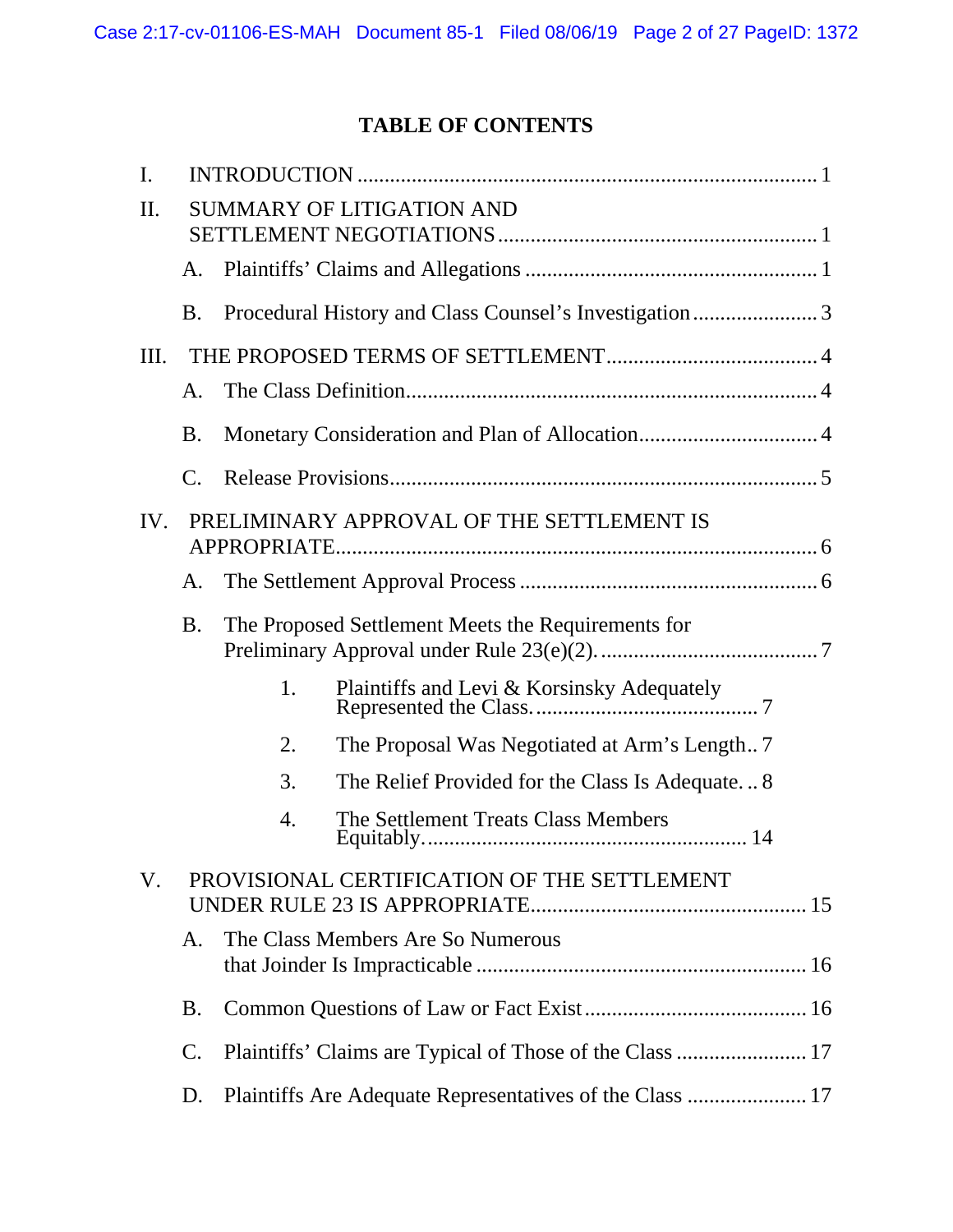|  |  | 1. |                                                    |  |
|--|--|----|----------------------------------------------------|--|
|  |  | 2. |                                                    |  |
|  |  |    | VI. THE PROPOSED NATURE AND METHOD OF CLASS NOTICE |  |
|  |  |    | ARE CONSTITUTIONALLY SOUND AND APPROPRIATE 19      |  |
|  |  |    |                                                    |  |
|  |  |    |                                                    |  |
|  |  |    |                                                    |  |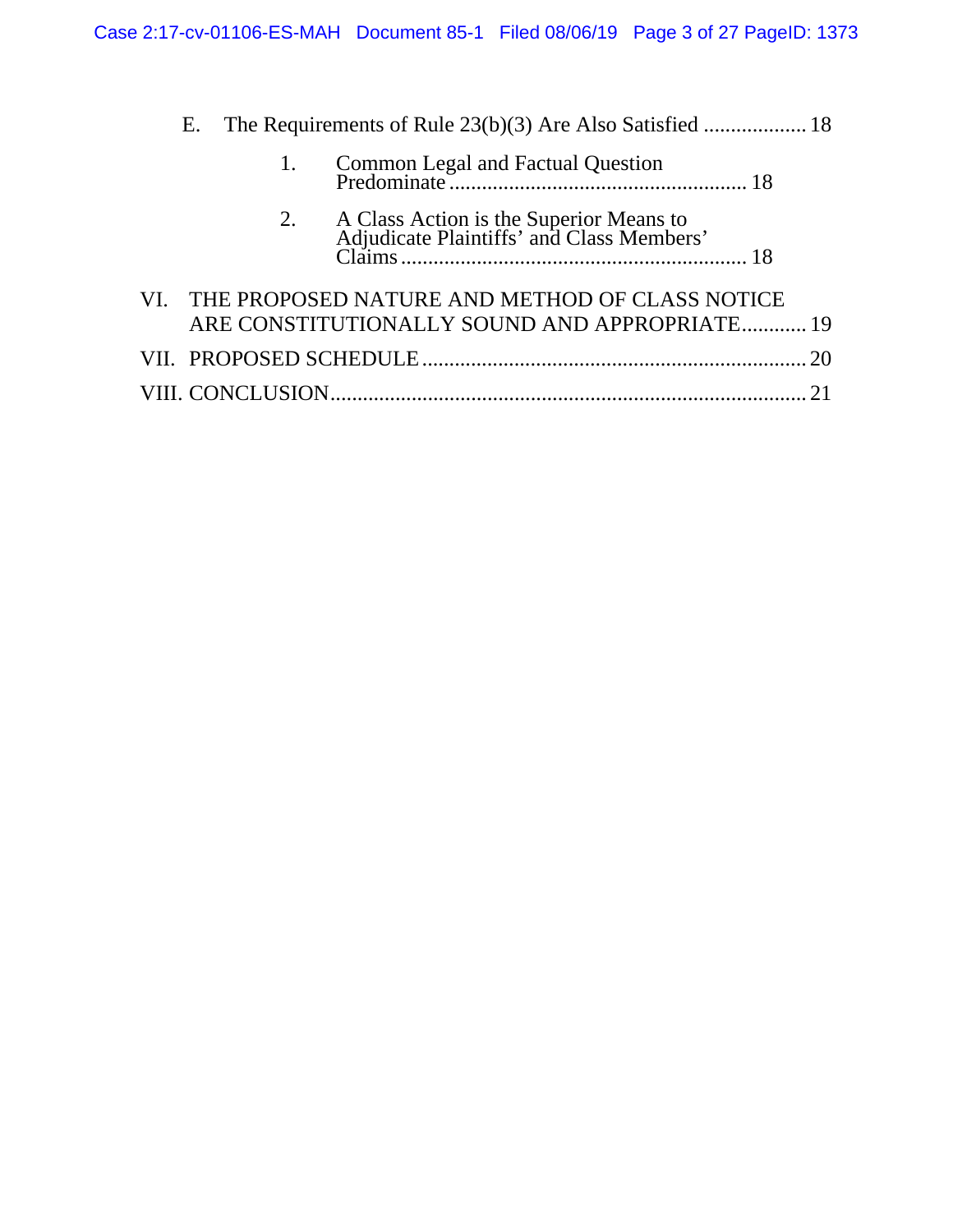# **TABLE OF AUTHORITIES**

| Alves v. Main,<br>No. CIV.A. 01-789 DMC, 2012 WL 6043272 (D.N.J. Dec. 4, 2012)  8, 11                      |
|------------------------------------------------------------------------------------------------------------|
|                                                                                                            |
| Amchem Prod., Inc. v. Windsor,                                                                             |
| Amchem Prods., Inc. v. Windsor,                                                                            |
| Blum v. Stenson,                                                                                           |
| In re Cendant Corp. Litig.,                                                                                |
|                                                                                                            |
|                                                                                                            |
|                                                                                                            |
| In re Datatec Sys., Inc. Sec. Litig.,<br>No. 04-CV-525 (GEB), 2007 WL 4225828 (D.N.J. Nov. 28, 2007) 14    |
| In re DVI Inc. Sec. Litig.,                                                                                |
|                                                                                                            |
| In re Gen. Motors Corp. Pick-Up Truck Fuel Tank Prod. Liab. Litig.,                                        |
|                                                                                                            |
| Hefler v. Wells Fargo & Co.,<br>No. 16-cv-05479-JST, 2018 U.S. Dist. LEXIS 150292 (N.D. Cal. Sep. 4, 2018) |
| In re Ins. Brokerage Antitrust Litig.,                                                                     |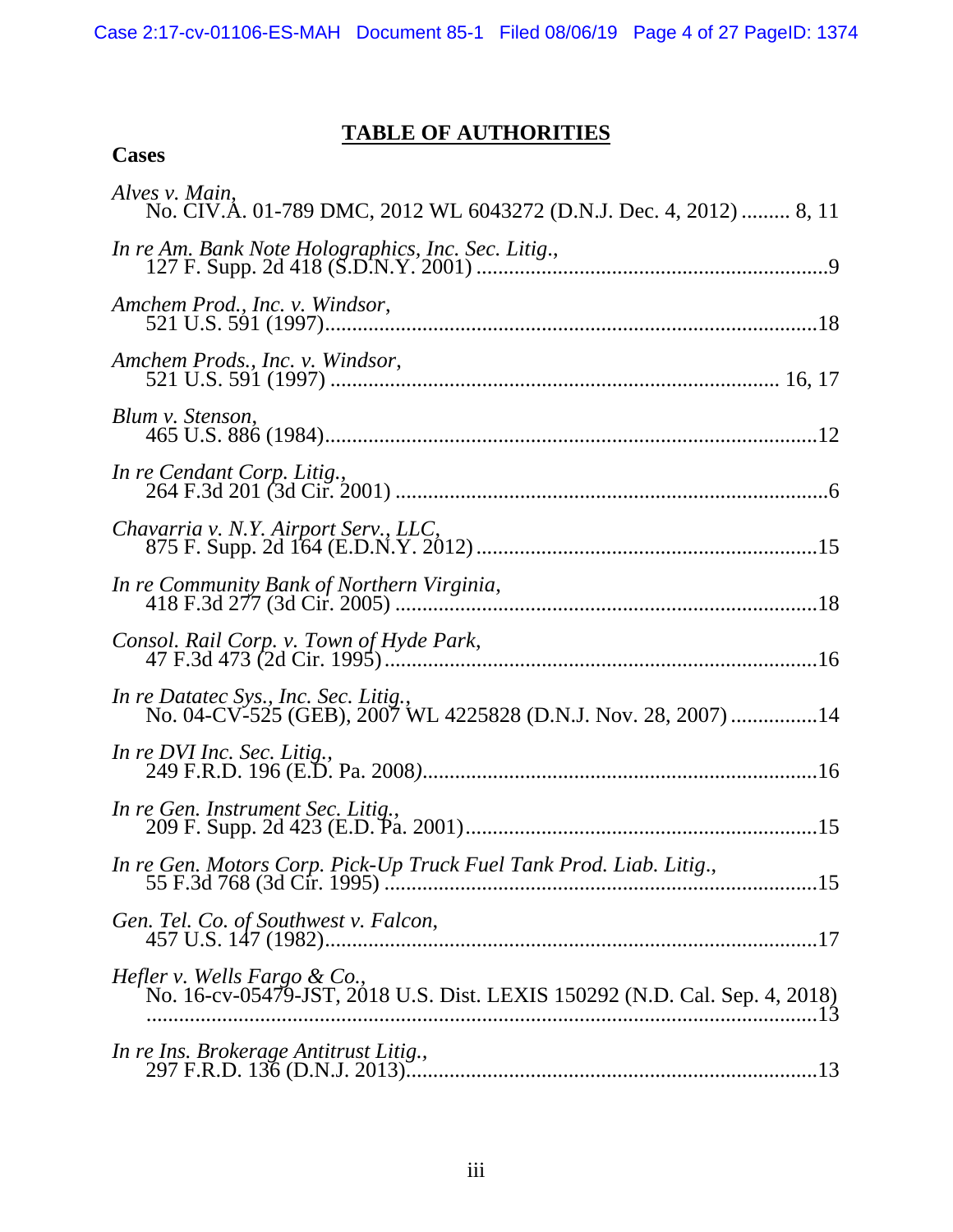| Louisiana Mun. Police Emps. Ret. Sys. v. Sealed Air Corp.,                                                             |
|------------------------------------------------------------------------------------------------------------------------|
| In re Metlife Demutualization Litig.,                                                                                  |
| Milliron v. T-Mobile USA, Inc.,                                                                                        |
| Missouri v. Jenkins,                                                                                                   |
| Myers v. Hertz Corp.,                                                                                                  |
| In re Nat'l Football League Players Concussion Injury Litig.,                                                          |
| In re Ocean Power Techs., Inc.,<br>No. 3:14-CV-3799, 2016 U.S. Dist. LEXIS 158222 (D.N.J. Nov. 15, 2016)14             |
| In re Par Pharm. Sec. Litig.,                                                                                          |
| In re Prudential Ins. Co. of Am. Sales Practices Litig.,                                                               |
|                                                                                                                        |
| In re Rent-Way Secs. Litig.,                                                                                           |
| Riedel v. Acqua Ancien Bath New York LLC,                                                                              |
| In re Schering-Plough Corp. ENHANCE ERISA Litig.,<br>No. 08-1432 (DMC) (JAD), 2012 WL 1964451 (D.N.J. May 31, 2012) 13 |
| In re Schering-Plough Corp. Sec. Litig.,<br>No. 01 Civ. 0829, 2009 WL 5218066 (D.N.J. Dec. 31, 2009) 10, 20            |
| Sullivan v. DB Invs., Inc.,                                                                                            |
| In re Veeco Instruments Inc. Sec. Litig.,<br>No. 05 MDL 0165, 2007 WL 4115809 (S.D.N.Y. Nov. 7, 2007)14                |
| In re ViroPharma Inc. Sec. Litig.,<br>No. 12-2714, 2016 U.S. Dist. LEXIS 8626 (E.D. Pa. Jan. 25, 2016) 19              |
| In re Warfarin Sodium Antitrust Litig.,                                                                                |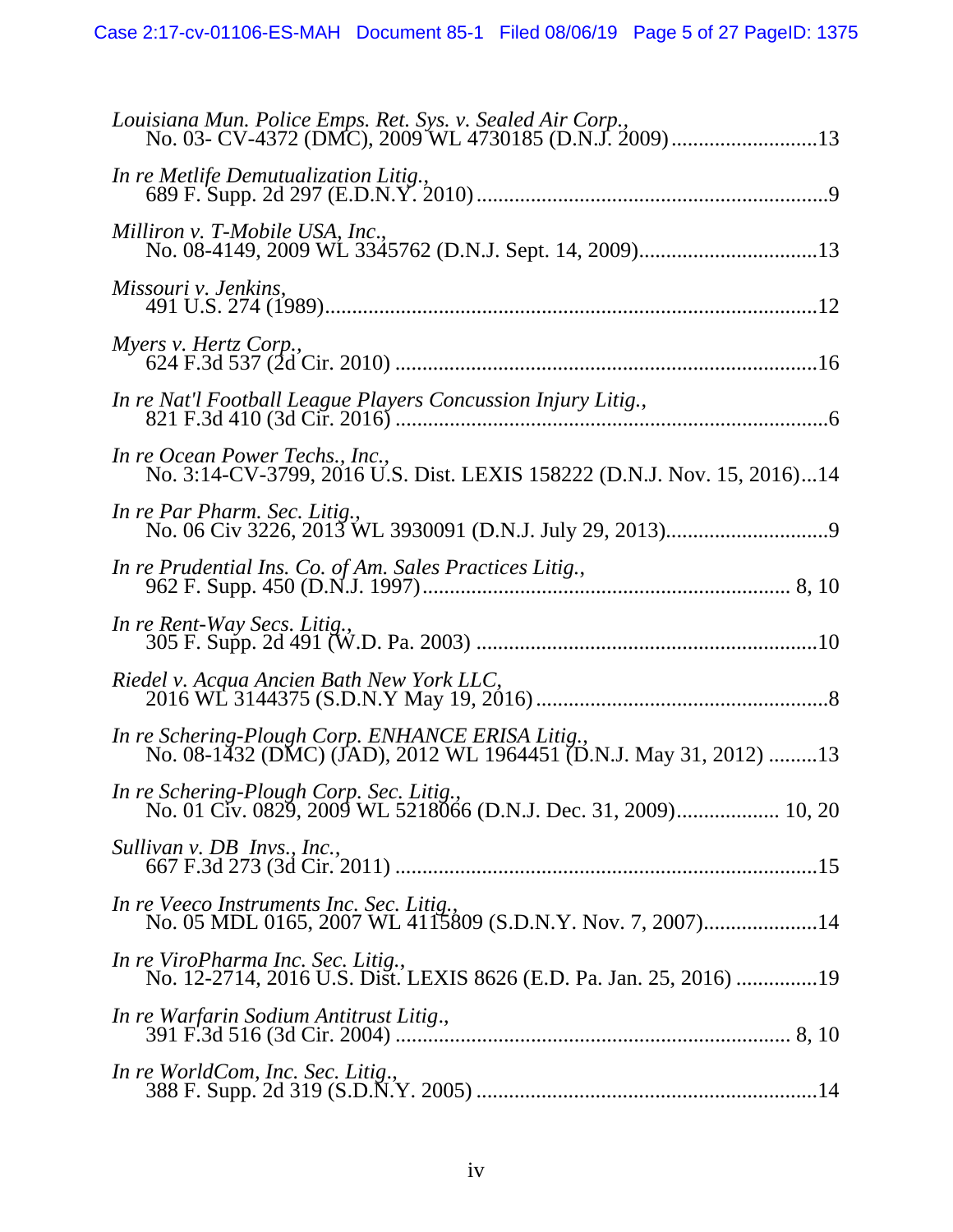# **Statutes**

| <b>Other Authorities</b> |  |
|--------------------------|--|
|                          |  |
|                          |  |
|                          |  |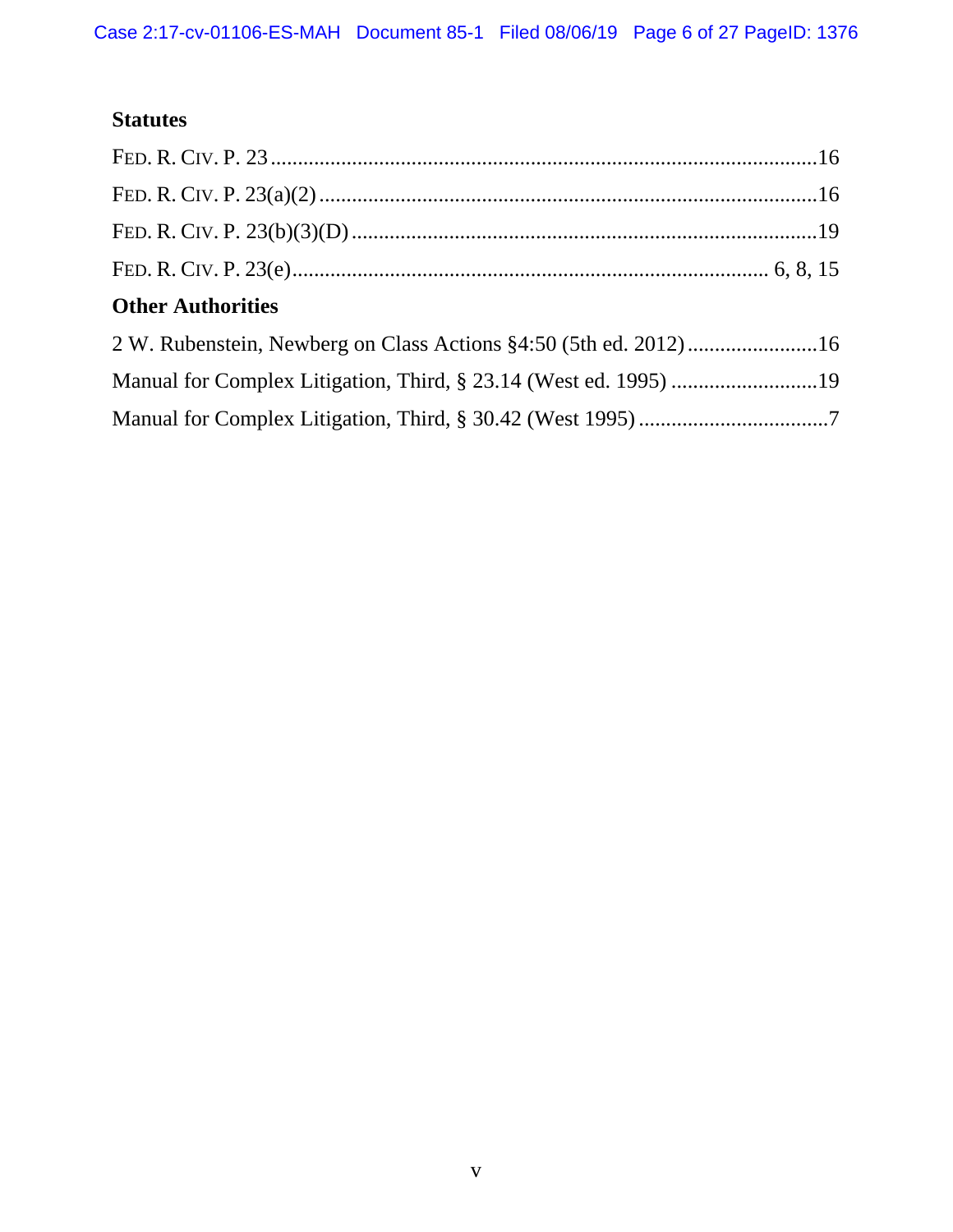### **I. INTRODUCTION**

 $\overline{a}$ 

Lead Plaintiffs Red Oak Fund, LP, Red Oak Long Fund LP, Red Oak Institutional Founders Long Fund, and Pinnacle Opportunities Fund, LP, (collectively, "Plaintiffs") respectfully submit this memorandum in support of their unopposed motion for an order preliminarily approving the proposed settlement ("Settlement") of this class action securities fraud lawsuit. The Settlement, embodied in the Stipulation of Settlement ("Stipulation") filed contemporaneously herewith as Docket No. 84, represents a favorable outcome for the Class in an otherwise unfavorable situation.<sup>1</sup> Simply put, although Plaintiffs faced a number of significant obstacles following the Court's holding on Defendants' motion to dismiss, Plaintiffs were still able to secure a settlement that restores a considerable amount of compensation back to the Class. But for this Settlement, the Class would not be receiving anything to offset the damages it sustained.

The Stipulation provides Class Members with a benefit of \$1,250,000 to be paid by Defendants in exchange for a full release of all claims relating to this Action. Considering the obstacles faced by Plaintiffs and the real risk that Defendants may have obtained a victory either at summary judgment or trial, Plaintiffs and Lead Counsel believe that the Settlement is a positive outcome for the Class and should be approved.

# **II. SUMMARY OF LITIGATION AND SETTLEMENT NEGOTIATIONS A. Plaintiffs' Claims and Allegations**

This Action arises from alleged materially misrepresentations contained in SITO Mobile's public filings, including press releases, conference call transcripts, and SEC filings. Plaintiffs alleged that Defendants violated the Securities Act of 1933, 15 U.S.C. §77a *et seq.*, and the Securities Exchange Act of 1934, 15 U.S.C.

<sup>1</sup> Unless otherwise stated, capitalized terms have the same meaning as in the Stipulation.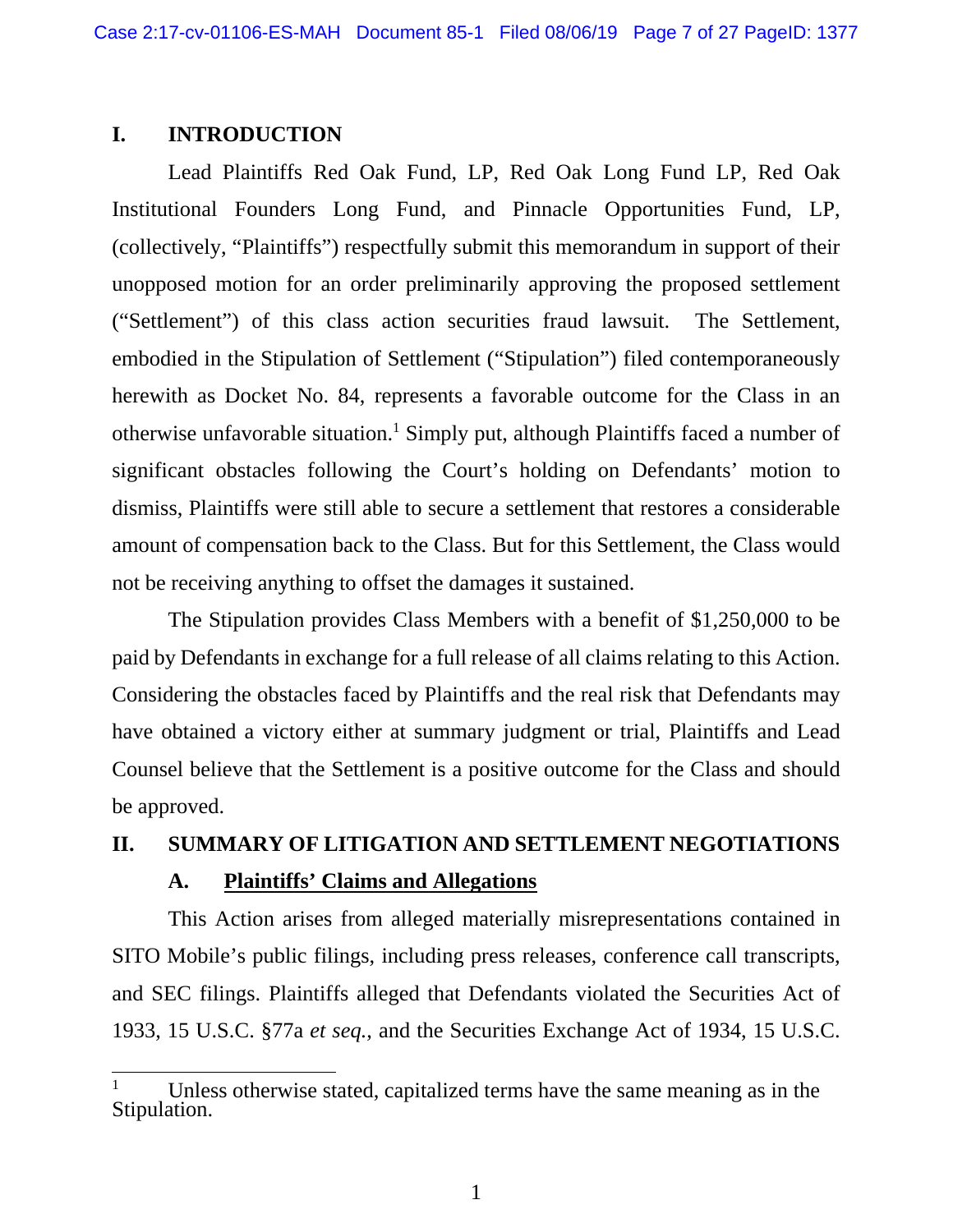### §78a *et seq*.

SITO Mobile operates within the advertising industry as a self-described "mobile location-based media platform," providing customer advertisements on consumer mobile phones at particular times and places when the advertisements are likely to be most effective. During election cycles, political spending dramatically affects the advertising industry. Industry experts call it "political crowd out," which means that with a surge in political advertising demand and a constant supply of advertising opportunities, the price of advertising spots rises to such levels that nonpolitical businesses will avoid the inflated prices.

Plaintiffs alleged in this action that Defendants omitted material information concerning the then-current (and highly negative) impact of the 2016 presidential election on SITO Mobile's operations and revenue during the third- and fourthquarters of fiscal year-2016. Compared to the prior year, SITO Mobile's media placement revenue slowed dramatically between the second- and third- quarter and then declined during the fourth- quarter. On November 14, 2016, SITO Mobile reported its earnings for the third-quarter of fiscal-year 2016, attributing weaker demand to "seasonality" and not to the 2016 election. Investors noticed the slowing demand, and the price of SITO Mobile common stock declined by 26% (from \$5.34 to \$3.94). Six weeks later, on January 3, 2017, Defendants announced SITO Mobile's preliminary financial results for the fourth-quarter of fiscal-year 2016 and confirmed that SITO Mobile's revenue had been negatively and materially impacted by the 2016 election. The reaction from Investors was swift and dramatic. SITO Mobile's stock price further dropped another 32% (from \$3.69 to \$2.50) on unusually heavy trading volume. Plaintiffs alleged that investors who purchased SITO Mobile stock and relied upon Defendants' false statements incurred significant damages.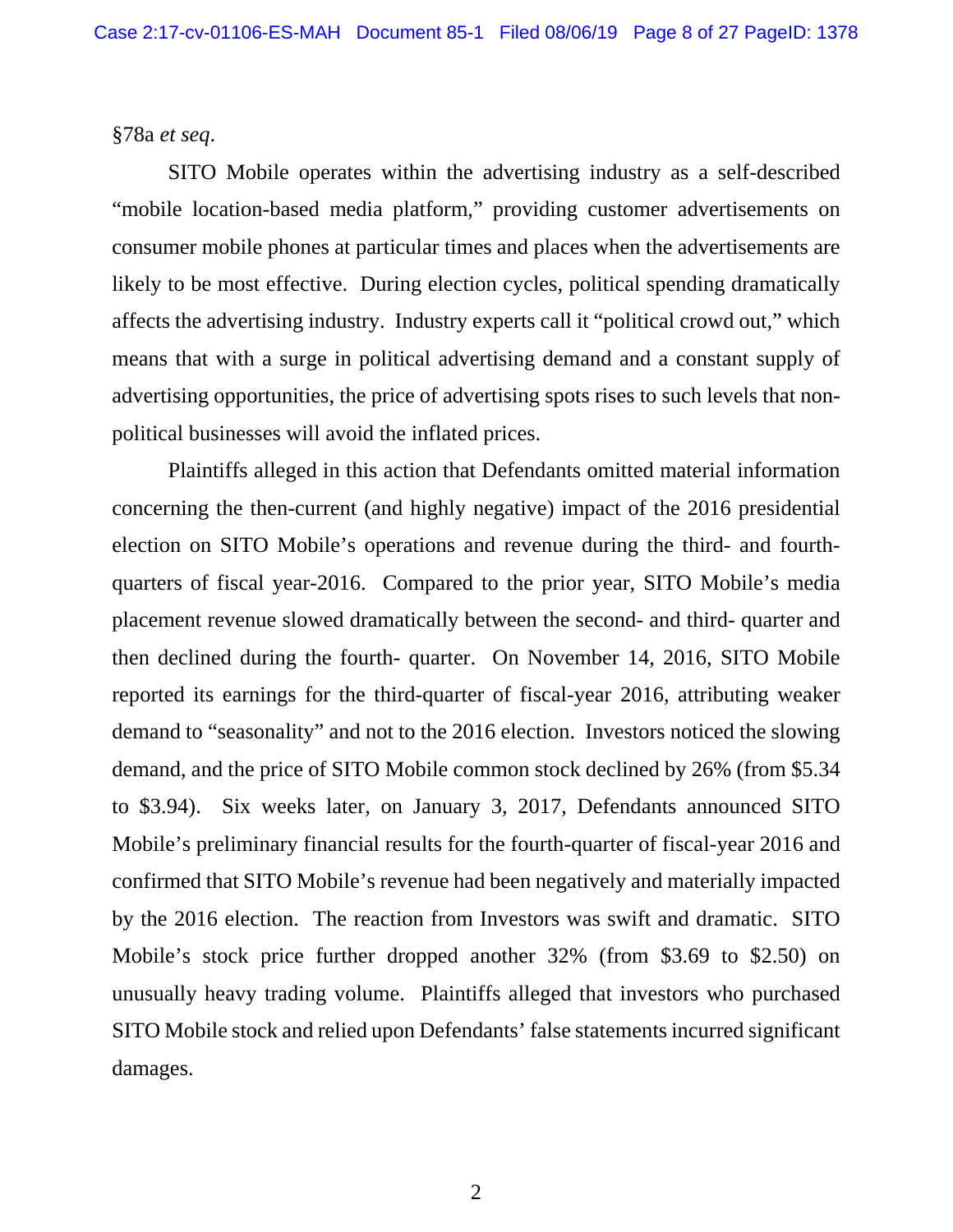### **B. Procedural History and Class Counsel's Investigation**

The initial complaint in this Litigation was filed on February 17, 2017. ECF No. 1. In response, Lead Counsel commenced a comprehensive investigation into SITO Mobile's operations including a thorough investigation and review of documents including but not limited to: relevant filings made by SITO Mobile with the United States Securities and Exchange Commission; public documents, conference calls, and press releases; and research analysts' reports concerning the Company. Apton Decl. ¶3.

On April 18, 2017, Plaintiffs filed their motion for appointment as Lead Plaintiffs. ECF No. 11. After full briefing on Plaintiffs' unopposed motion, the Court appointed Plaintiffs as Lead Plaintiffs and approved Plaintiffs' selection of Lead Counsel on May 5, 2017. ECF No. 17.

On June 22, 2017, Lead Plaintiffs filed the Amended Complaint against Defendants. ECF No. 18. Two motions to dismiss the Amended Complaint were filed on September 1, 2017 that challenged the sufficiency of the complaint under Fed. R. Civ. P. 12(b)(6). ECF No. 28, 29. After due consideration of the parties' written submissions and oral arguments, dismissed without prejudice Counts I and II in their entirety. ECF No. 62. Count III, the court dismissed without prejudice "with respect to the alleged August 15, 2016, and September 16, 2016 statements or omissions and with respect to Defendants Betsy J. Bernard, Jonathan E. Sandelman, Peter D. Holden, Joseph A. Beatty, Richard O'Connell, Jr., and Brent Rosenthal." *Id.* Count IV, the court dismissed without prejudice "with respect to Defendants" Betsy J. Bernard, Jonathan E. Sandelman, Peter D. Holden, Joseph A. Beatty, Richard O'Connell, Jr., and Brent Rosenthal." *Id.* The Court denied the remainder of the motions to dismiss. *Id.* As claims against Defendants SITO Mobile, and Individual Defendants Jerry Hug and Kurt Streams remained for violations of Section 10(b) of the Exchange Act and SEC Rule 10b-5 (Count III) and violation of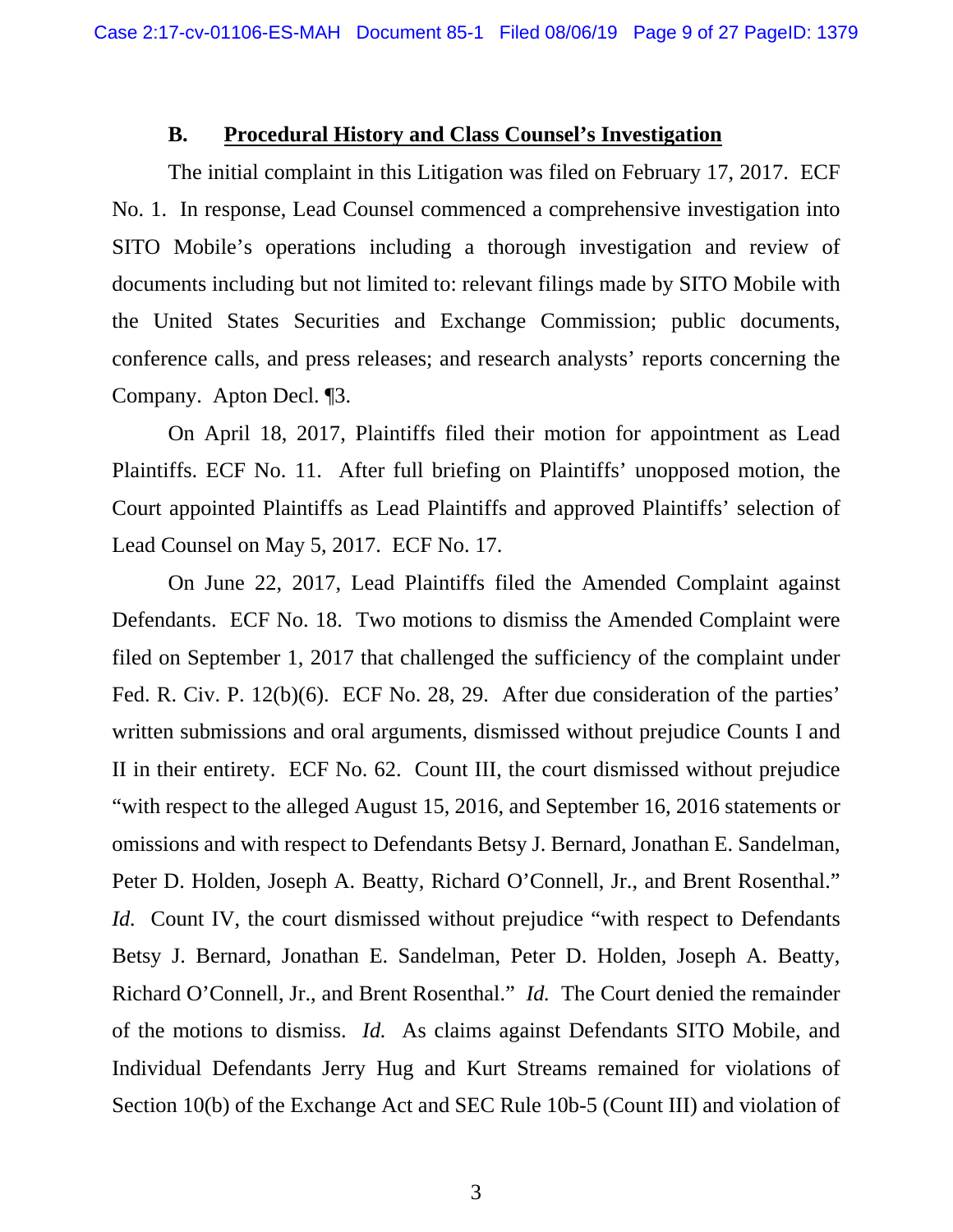Section 20(a) of the Exchange Act (Count IV), discovery commenced.

Following the Court's holding on Defendants' motions to dismiss, the parties engaged in mediation before Michelle Yoshida. Mediation took place on April 30, 2019, and while the mediation was unsuccessful, the parties continued to take steps towards resolution of the matter. Apton Decl. ¶¶11-13.

While participating in mediation, Plaintiffs recognized that sufficient challenges and uncertainties existed in the claim as alleged such that settlement consistent with the terms stated below was in the interest of the class. Plaintiffs considered the fact that in the two years this matter has been pending, the Court had dismissed: (i) all '33 Act claims relating to the public offering; (ii) all '34 Act claims relating to statements made on two of the three challenged dates; and (iii) all claims against the non-management Board members. Additionally, significant hurdles remained to adequately prove scienter, which would have proved fatal to the viability of any claim, that increased the risk of loss at the summary judgment or trial stage of the litigation. Finally, real questions remain to SITO Mobile's solvency to make any payments to the Class, even if Plaintiffs prevailed in the litigation. Apton Decl. ¶¶16-17.

### **III. THE PROPOSED TERMS OF SETTLEMENT**

### **A. The Class Definition**

The Settlement Class is defined as all Persons who purchased or otherwise acquired SITO common stock between August 15, 2016 and January 2, 2017, inclusive. The Class excludes Defendants and certain related individuals and entities, as well as any Class Member that validly and timely requests exclusion pursuant to the terms provided by the Court.

### **B. Monetary Consideration and Plan of Allocation**

Plaintiffs are securing a total benefit for the Class of \$1,250,000 to be paid by or on behalf of Defendants. The Plan of Allocation is based on the amended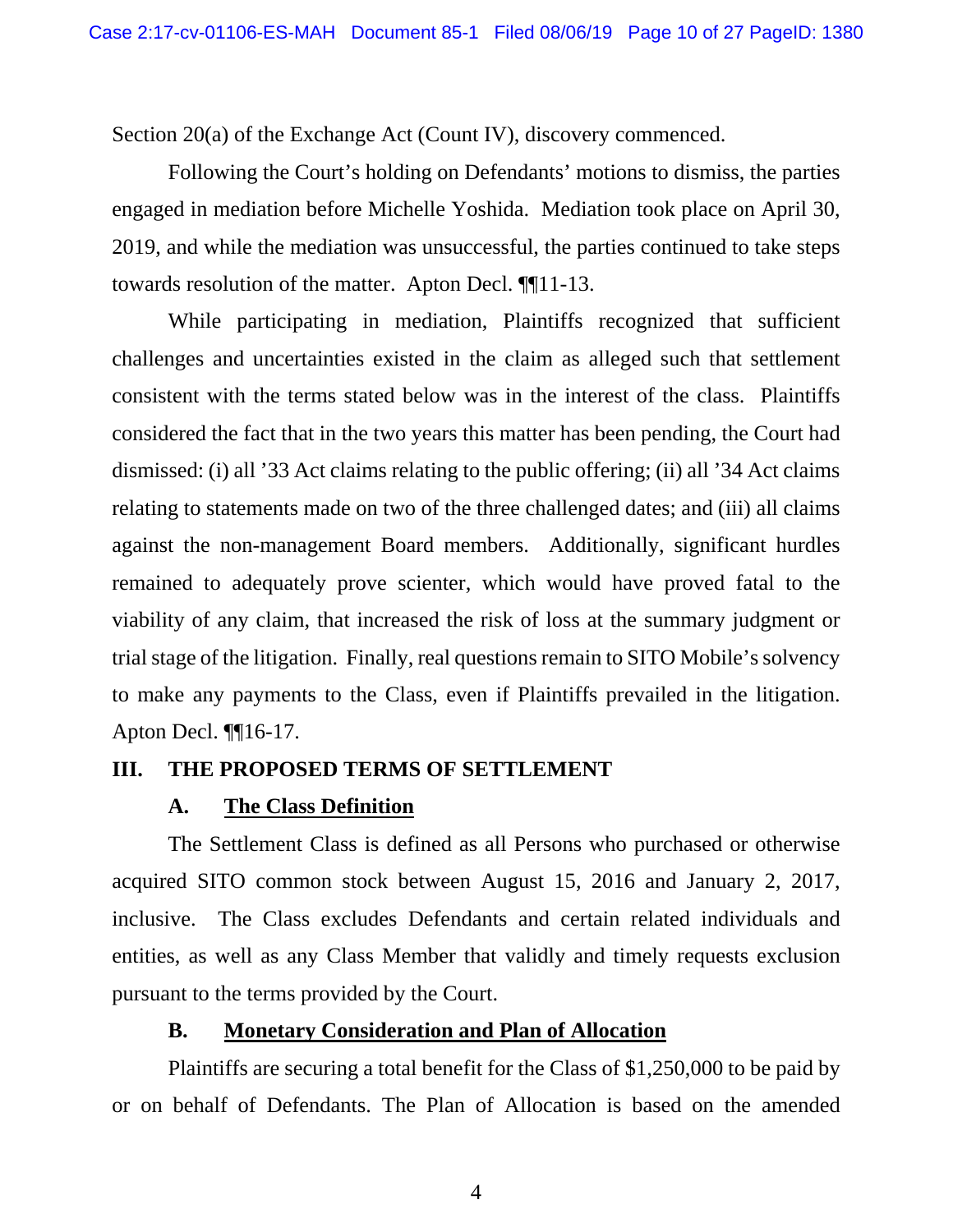complaint. It provides compensation to those Class Members that sustained losses in response to the decline in the price of SITO Mobile's common stock that occurred on November 14, 2016 and January 3, 2017. All Class Members will receive the same distribution depending on the number of shares of SITO Mobile's common stock held on these days. The Plan of Allocation will be applied uniformly to all Class Members that submit valid and timely claims. The Plan of Allocation is described in full in the Notice. *See* Stipulation at Exhibit A-1.

## **C. Release Provisions**

In exchange for the monetary consideration described above, Plaintiffs are releasing SITO Mobile (and other Released Persons) from all claims arising from SITO Mobile's common stock. Specifically, the Stipulation defines the term "Released Claims" as follows:

means any and all claims and causes of action of every nature and description, including Unknown Claims, debts, demands, disputes, rights, suits, matters, damages, obligations or liabilities of any kind, nature, and/or character whatsoever (including, but not limited to, any claims for damages, interest, attorneys' fees, expert or consulting fees, and any and all other costs, expenses or liabilities whatsoever), whether known or unknown, whether under federal, state, local, statutory, common law, foreign law, or any other law, rule or regulation, whether fixed or contingent or absolute, accrued or unaccrued, liquidated or unliquidated, at law or in equity, matured or unmatured, concealed or hidden, asserted or that might have been asserted, by Lead Plaintiffs or the Class Members, or any of them, against the Released Persons based upon, arising out of, or related to (a) the purchase or acquisition of SITO common stock during the Class Period and any of the facts, transactions, events, occurrences, disclosures, statements, acts, omissions, or failures to act which were or could have been alleged in or embraced or otherwise referred to or encompassed by the Litigation, regardless of upon what legal theory based, including, without limitation, claims for negligence, gross negligence, recklessness, fraud, breach of duty of care and/or loyalty or violations of common law, administrative rule or regulation, tort,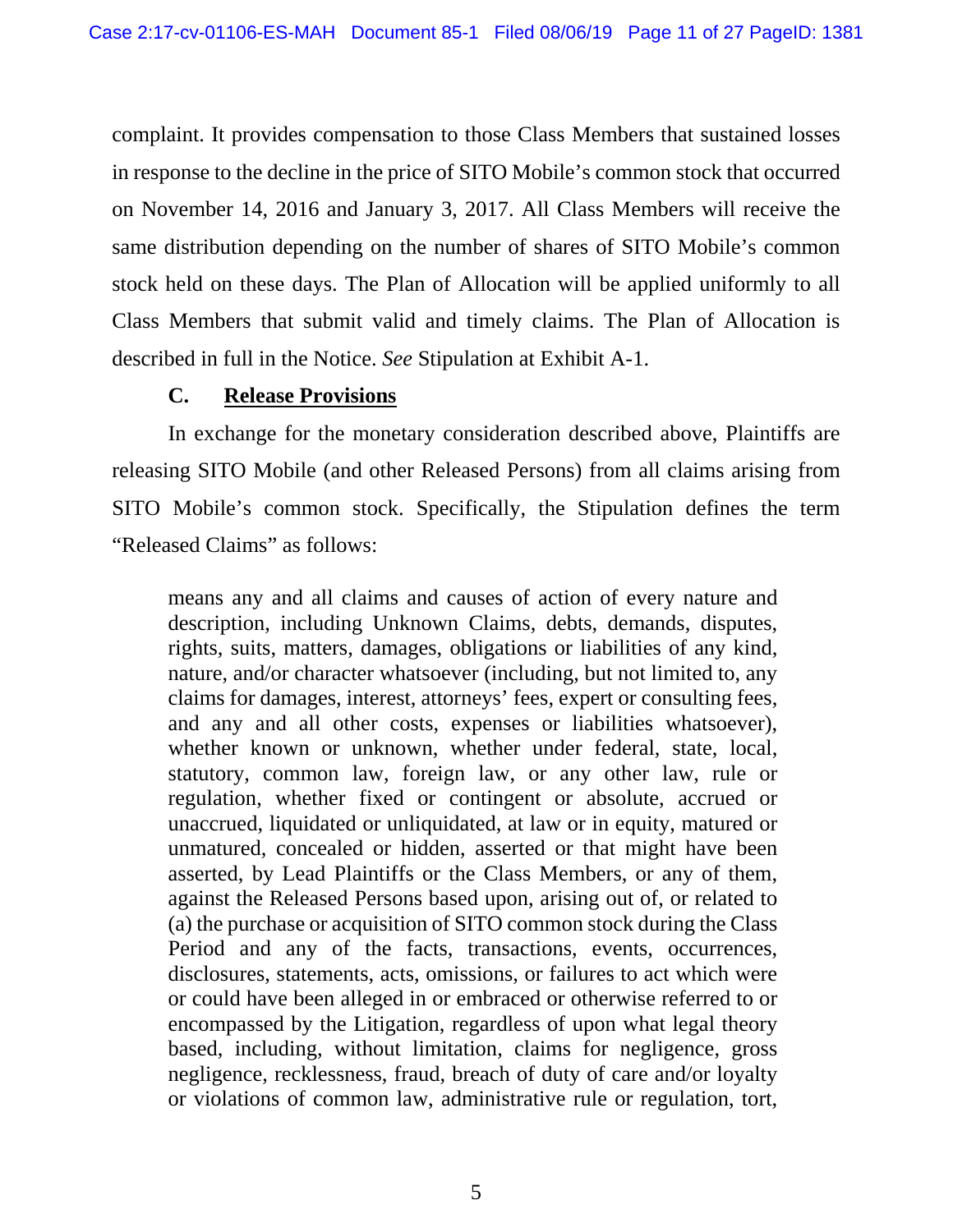contract, equity, or otherwise of any federal statutes, rules, regulations or common law, or the law of any foreign jurisdiction; or (b) that Defendants improperly defended or settled the Litigation, the Released Claims, or both.

### **IV. PRELIMINARY APPROVAL OF THE SETTLEMENT IS APPROPRIATE**

### **A. The Settlement Approval Process**

Rule 23(e) provides a two-step process for approving class action settlements.<sup>2</sup> First, if a proposed settlement would bind class members, then the court should evaluate the proposed settlement to determine whether giving notice to class members would be justified. FED. R. CIV. P. 23(e)(1). Second, once notice is given, the court should only approve the proposed settlement upon a finding that it is fair, reasonable, and adequate. FED. R. CIV. P. 23(e)(2).

Under Rule 23(e)(1), notice to class members should be directed if, based upon the parties' showing, it appears likely that the court will be able to approve the settlement under Rule 23(e)(2) and certify the class for the purposes of settlement. In the context of determining whether approval is likely to occur, Rule  $23(e)(2)$ instructs the court to consider whether: "(A) the class representatives and class counsel have adequately represented the class; (B) the proposal was negotiated at arm's length; (C) the relief provided for the class is adequate  $\dots$ ; and (D) the proposal treats class members equitably relative to each other." "An initial 'presumption of fairness for the settlement is established if the court finds that: (1) the negotiations occurred at arm's length; (2) there was sufficient discovery; (3) the proponents of the settlement are experienced in similar litigation; and (4) only a small fraction of the class objected.'" *In re Cendant Corp. Litig.*, 264 F.3d 201, 232

 $\overline{a}$ 

 $2$  Plaintiffs' argument in this section takes into account the amendments to Rule 23, effective December 1, 2018, as well as the *Guidance on new Rule 23 class action settlement provisions,* 102 JUDICATURE, no. 3, Winter 2018, at 15-21.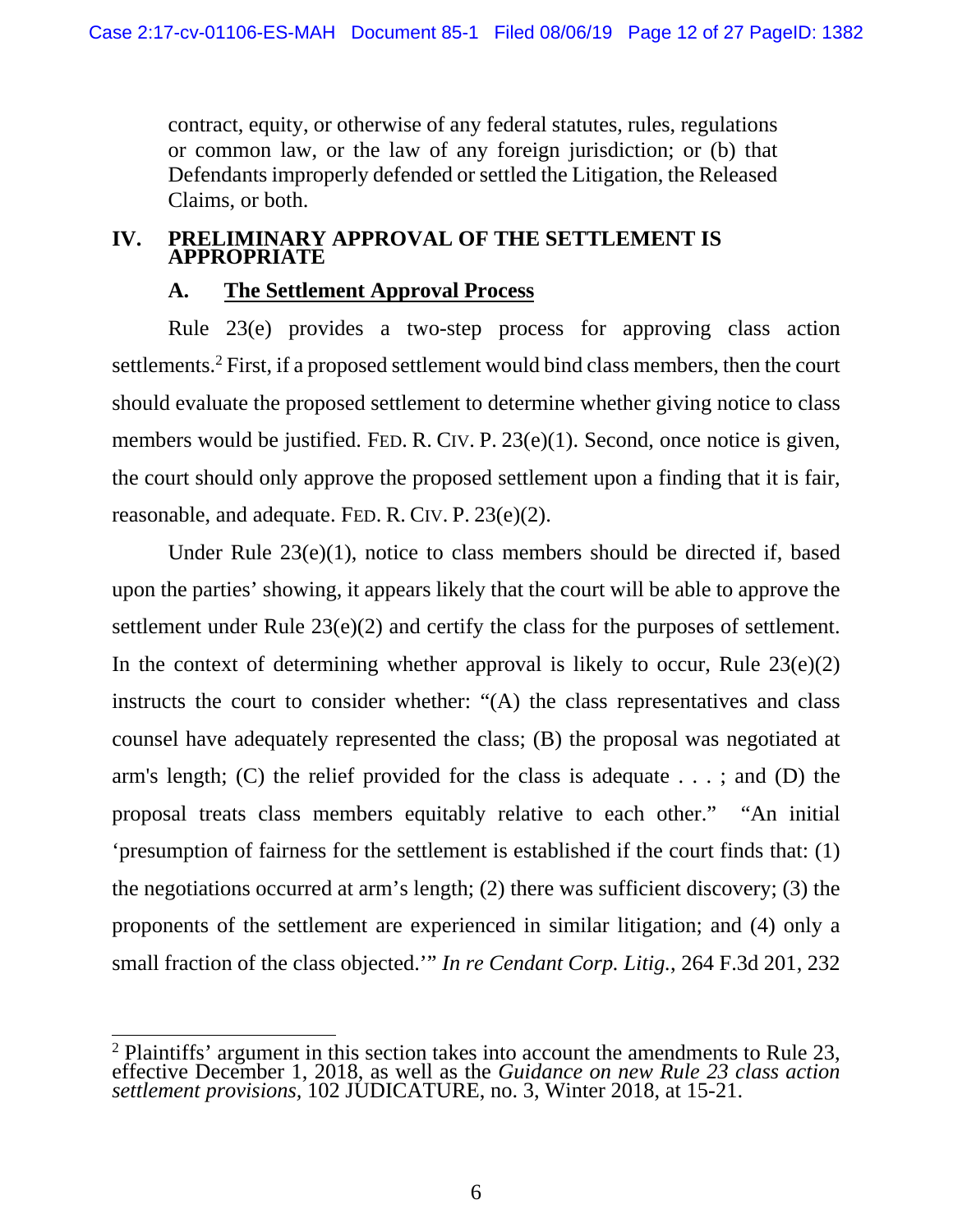Case 2:17-cv-01106-ES-MAH Document 85-1 Filed 08/06/19 Page 13 of 27 PageID: 1383

n. 18 (3d Cir. 2001); *see also In re Nat'l Football League Players Concussion Injury Litig.*, 821 F.3d 410, 436 (3d Cir. 2016).

# **B.** The Proposed Settlement Meets the Requirements for Preliminary Approval under Rule 23(e)(2).

# **1. Plaintiffs and Levi & Korsinsky Adequately Represented the Class.**

This was a difficult case to litigate from start to finish. Factually, Plaintiffs were faced with the immediate issue of obtaining evidence to substantiate their theory of liability without the benefit of discovery and the reality that any favorable documents were non-public and under the control of Defendants. To overcome this obstacle, Plaintiffs engaged in a comprehensive investigation to support their claims against Defendants. Apton Decl. ¶3. These efforts ultimately resulted in the filing of the amended complaint that survived Defendants' motion to dismiss (albeit partially). *Id.* at ¶¶8-9.

But for Levi & Korsinsky's investigation and representation through the motion to dismiss stage, Plaintiffs would not have been able to secure the Settlement that is currently before the Court. Their efforts and the result they generated prove that Plaintiffs and Levi & Korsinsky adequately represented the Class. This factor weighs in favor of granting preliminary approval and directing notice under Rule  $23(e)$ .

### **2. The Proposal Was Negotiated at Arm's Length**

The parties reached the proposed Settlement after mediation and subsequent negotiations over the course of several weeks. These negotiations only took place and were finalized after Lead Counsel conducted a substantial review of the file, including the Court's order on Defendants' motion to dismiss and considering how it impacted Plaintiffs' theory of liability. *See also* Manual for Complex Litigation, Third, § 30.42 (West 1995)) ("A presumption of fairness, adequacy, and reasonableness may attach to a class settlement reached in arm's-length negotiations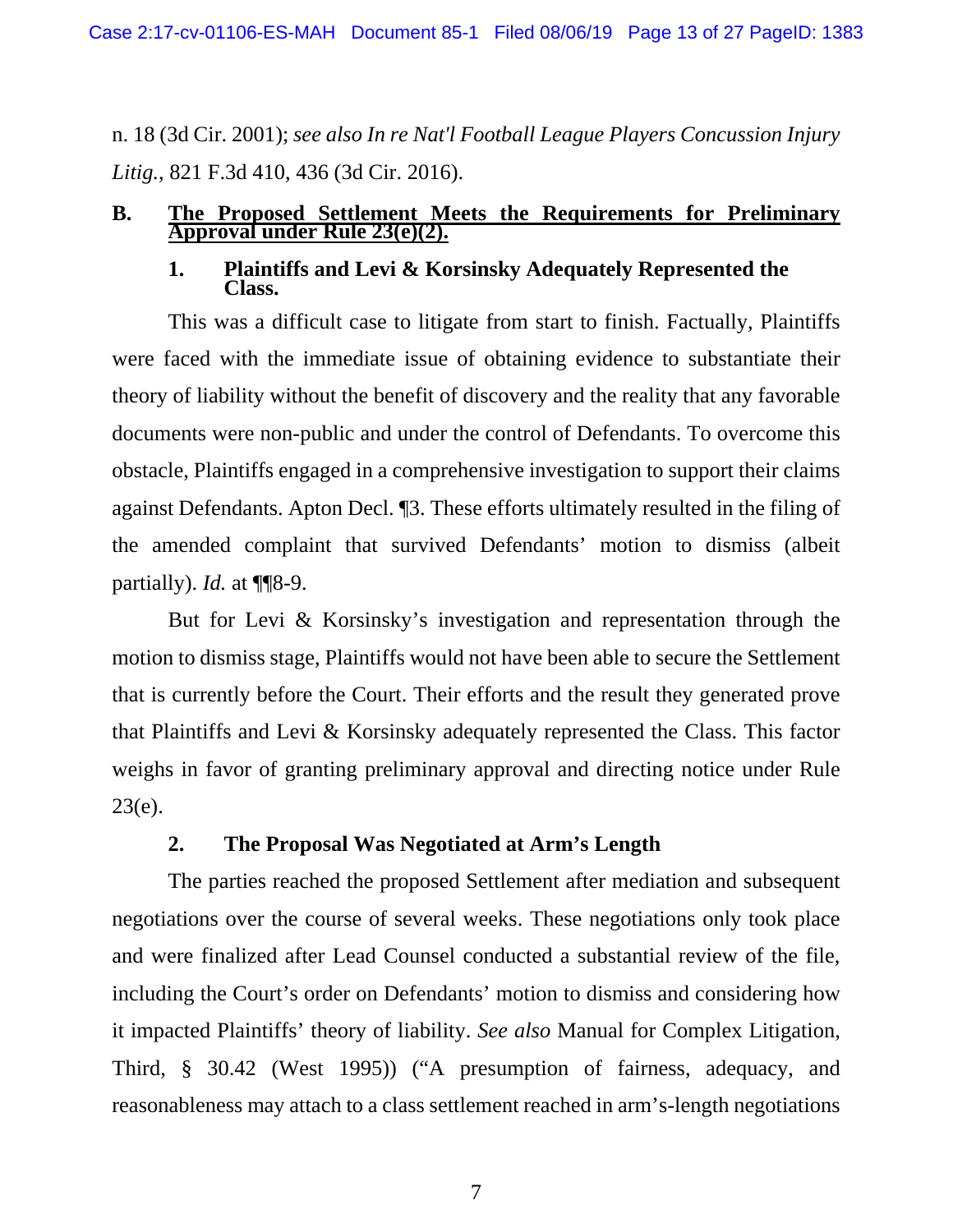between experienced, capable counsel after meaningful discovery.").

As a means to ensure the fairness and adequacy of the Settlement, Lead Counsel engaged in a good faith mediation with Defendants after considering the significant hurdles they faced in terms of proving liability and damages. Apton Decl*.* at ¶10. Subsequently, Plaintiffs and Lead Counsel believe that the Settlement is fair and reasonable to the Class and should be approved by the Court. *Id*. at ¶18. This fact further supports the motion for preliminary approval and directing notice to the Class. *See*, *e.g.*, *Alves v. Main*, No. CIV.A. 01-789 DMC, 2012 WL 6043272, at \*22 (D.N.J. Dec. 4, 2012), *aff'd*, 559 F. App'x 151 (3d Cir. 2014) ("courts in this Circuit traditionally 'attribute significant weight to the belief of experienced counsel that settlement is in the best interest of the class.'"); *In re Prudential Ins. Co. of Am. Sales Practices Litig.*, 962 F. Supp. 450, 543 (D.N.J. 1997) *aff'd*, 148 F.3d 283 (3d Cir. 1998) ("[T]he Court credits the judgment of Plaintiffs' Counsel, all of whom are active, respected, and accomplished in this type of litigation."); *see also Riedel v. Acqua Ancien Bath New York LLC*, 14 Civ. 7238 (JCF), 2016 WL 3144375, at \*7 (S.D.N.Y May 19, 2016) (document exchange reflects ability of counsel to evaluate strengths and weaknesses of claims).

### **3. The Relief Provided for the Class Is Adequate.**

Rule 23(e) identifies four factors for the court to consider when determining whether the relief provided under a proposed settlement is adequate: (i) the costs, risks, and delay of trial and appeal; (ii) the effectiveness of any proposed method of distributing relief to the class, including the method of processing class-member claims; (iii) the terms of any proposed award of attorney's fees, including timing of payment; and (iv) any agreement required to be identified under Rule 23(e)(3). The proposed Settlement meets these criteria and is therefore adequate:

(a) The costs, risks, and delay of trial and appeal.

A settlement is favored where "continuing litigation through trial would have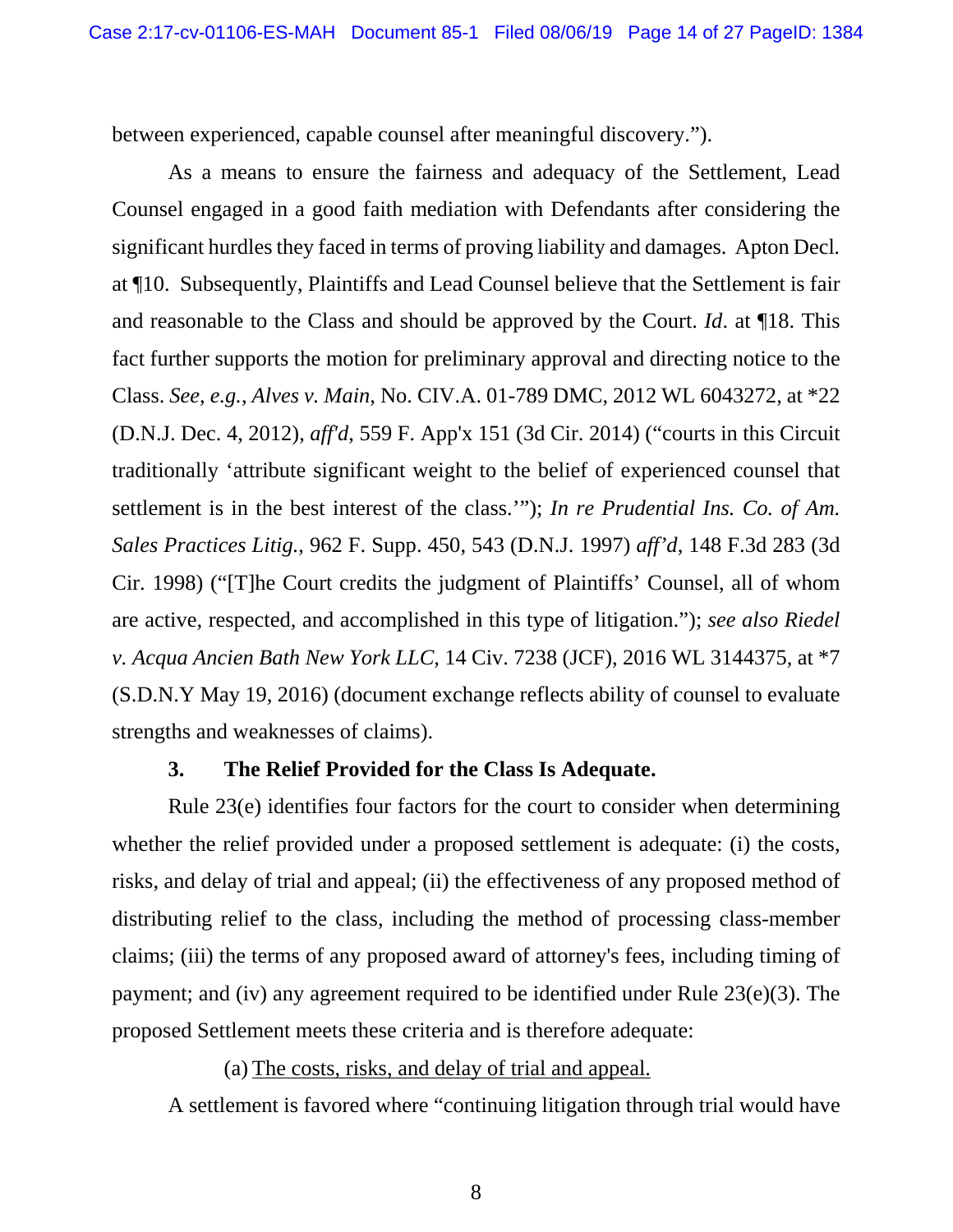required additional discovery, extensive pretrial motions addressing complex factual and legal questions and ultimately a complicated, lengthy trial*." In re Warfarin Sodium Antitrust Litig*., 391 F.3d 516, 536 (3d Cir. 2004). Courts have noted that "[s]ecurities fraud class actions are notably complex, lengthy, and expensive cases to litigate." *In re Par Pharm. Sec. Litig.*, No. 06 Civ 3226, 2013 WL 3930091, at \*4 (D.N.J. July 29, 2013). While Plaintiffs believed that their claims were initially strong, the Court's order on the motion to dismiss created significant obstacles in terms of proving the theory of their case. Litigation of the claims alleged in this case raised a number of complex questions that required substantial efforts by Plaintiffs and Lead Counsel. As discussed below, Plaintiffs would have had to overcome numerous hurdles to achieve a litigated verdict against SITO Mobile. Even assuming that the sustained claims survived a motion for summary judgment, a jury trial would have required a substantial amount of factual and expert testimony. *See, e.g., In re Metlife Demutualization Litig.*, 689 F. Supp. 2d 297, 332 (E.D.N.Y. 2010) ("The proof on many disputed issues – which involve complex financial concepts – would likely have included a battle of experts, leaving the trier of fact with difficult questions to resolve."); *In re Am. Bank Note Holographics, Inc. Sec. Litig*., 127 F. Supp. 2d 418, 426-27 (S.D.N.Y. 2001) ("In such a battle, Plaintiffs' Counsel recognize the possibility that a jury could be swayed by experts for Defendants."). Whatever the outcome at trial, it was virtually certain that an appeal would have been taken. All of the foregoing would have posed considerable expense to the parties, and would have delayed any potential recovery for several years, if one was even achieved.

 Here, Plaintiffs faced significant hurdles that resulted from the Court's ruling partially granting Defendants' motion to dismiss. First, the Court dismissed Plaintiffs' Securities Act claims and left intact Plaintiffs' Exchange Act claims, which are harder to prove at trial. Second, the Court severely limited Defendants'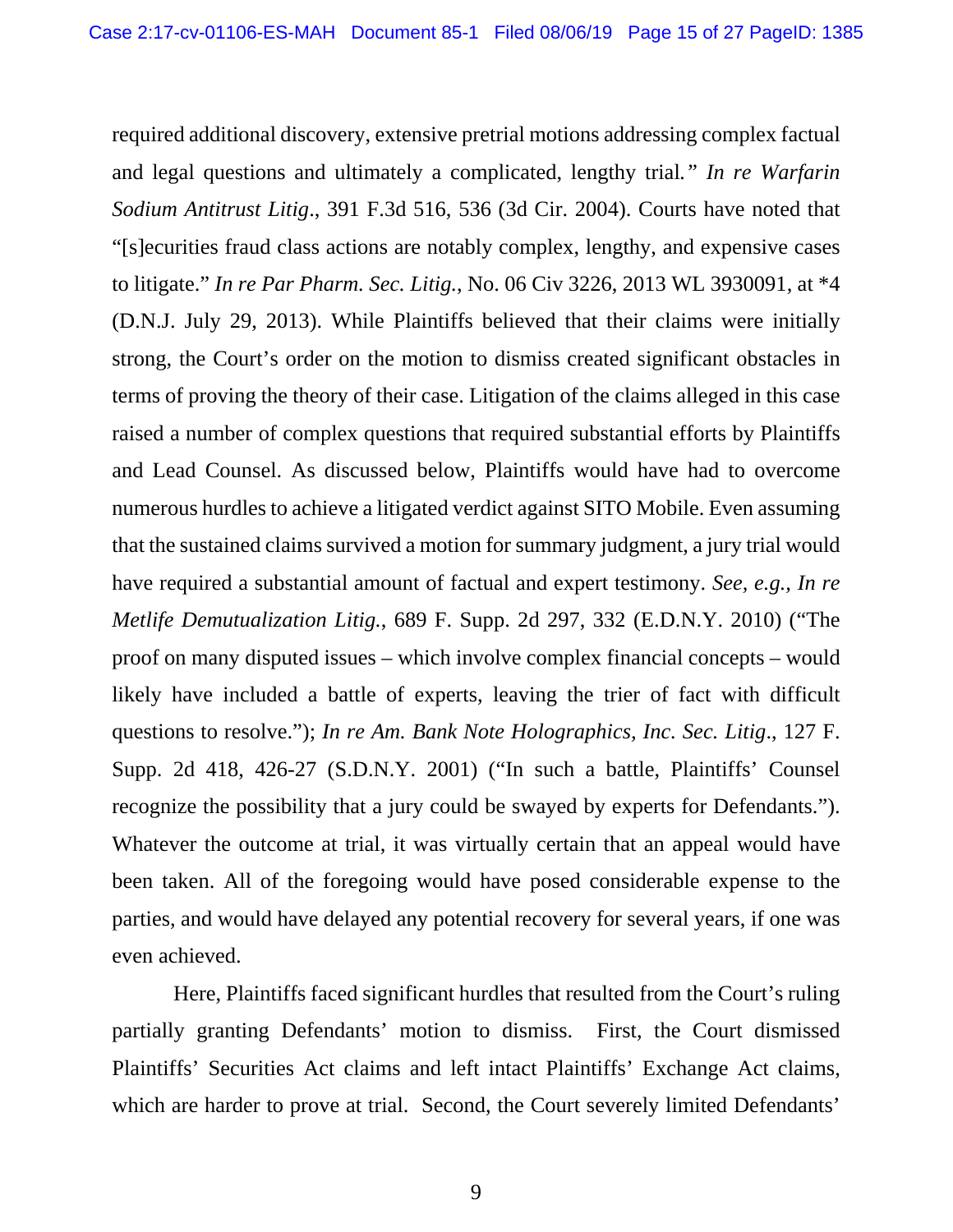alleged misrepresentations, because the Court held that Plaintiffs failed to show that Defendants were aware of the "political crowd out" effect for many of the alleged misrepresentations. This holding significantly impacted Plaintiffs' theory of liability. Apton Decl. ¶¶8-9.

The risk of obtaining and maintaining class certification through trial also supports approval of the Settlement. Plaintiffs had not yet moved for class certification at the time of the Settlement and, absent the Settlement there would have been a contested motion for class certification. While Lead Counsel believe that the requirements for Rule 23 were satisfied in this case and would vigorously argue for class certification, class-certification discovery would have been conducted and Defendants, without doubt, would have opposed the motion. The process would have added time and expense to the proceedings, and the outcome of such a contested motion was far from certain. Moreover, even if the class was certified for other than settlement purposes, "[t]here will always be a 'risk' or possibility of decertification, and consequently the court can always claim this factor weighs in favor of settlement." *Prudential*, 148 F.3d at 321; *see also In re Rent-Way Secs. Litig.*, 305 F. Supp. 2d 491, 506-07 (W.D. Pa. 2003) ("[A]s in any class action, there remains some risk of decertification in the event the Propose[d] Settlement is not approved. While this may not be a particularly weighty factor, on balance it somewhat favors approve of the proposed Settlement.").

Lead Counsel believes that this is a favorable outcome for the class as it secures an immediate benefit in light of the expected difficulties in proving liability based on the discovery reviewed to date. The "fact that [defendants] could afford to pay more does not mean that [they are] obligated to pay any more than what the [] class members are entitled to under the theories of liability that existed at the time the settlement was reached." *Warfarin*, 391 F.3d at 538; see *also In re Schering-Plough Corp. Sec. Litig.*, No. 01 Civ. 0829, 2009 WL 5218066, at \*5 (D.N.J. Dec.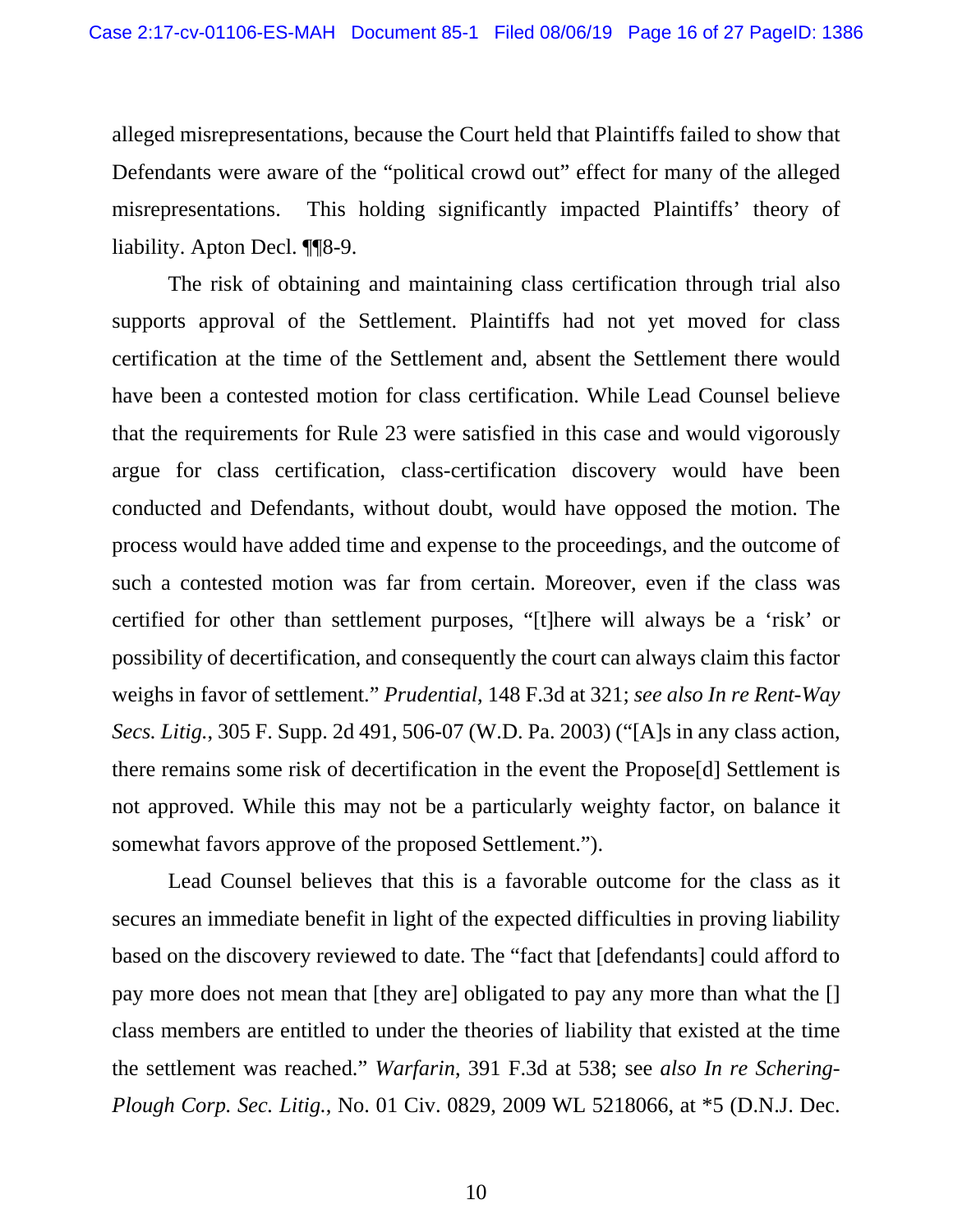31, 2009) ("pushing for more in the face of risks and delay would not be in the interests of the class"). Here, while Defendants arguably could afford to pay more, Plaintiffs respectfully submit that this should not be viewed with much significance in light of the other factors supporting approval of the Settlement. Thus, whereas here, there is a real and substantial risk that Plaintiffs would not prevail on the merits, a recovery is fair and reasonable to the class. *See Alves,* 2012 WL 6043272, at \*21 (finding settlement approval was warranted as the recovery provides immediate benefits and "continued litigation involves considerable risk that the Plaintiffs would lose the merits of the case").

# (b)The effectiveness of any proposed method of distributing relief to the class, including the method of processing classmember claims.

Plaintiffs retained Analytics Consulting, LLC ("Analytics") to serve as the Claims Administrator. Analytics has been in the claims administration business for 49 years. *See* Declaration of Richard W. Simmons, dated August 2, 2019, ¶3. In total, they have been involved in a number of significant settlements responsible for disbursing millions of dollars to shareholder claimants. *Id*. at ¶¶3-4.

Analytics distributes funds in accordance with the following process. Notice is provided to potential class member by mailing notice to a company's shareholders of record, including recipients consisting of brokers and various investment advisors as a standard operating procedure. *Id*. at ¶¶5-7. These recipients manage accounts on behalf of thousands of retail investors who then forward the notice to potential class members. *Id*. at ¶5. Analytics also provides notice via an electronic press release through a service. *Id*. at ¶6.

Class members then respond to the notice by submitting completed claim forms. The Claims Administrator receives these claims forms either by mail or electronically and, once the claims deadline passes, begins to vet each claim. The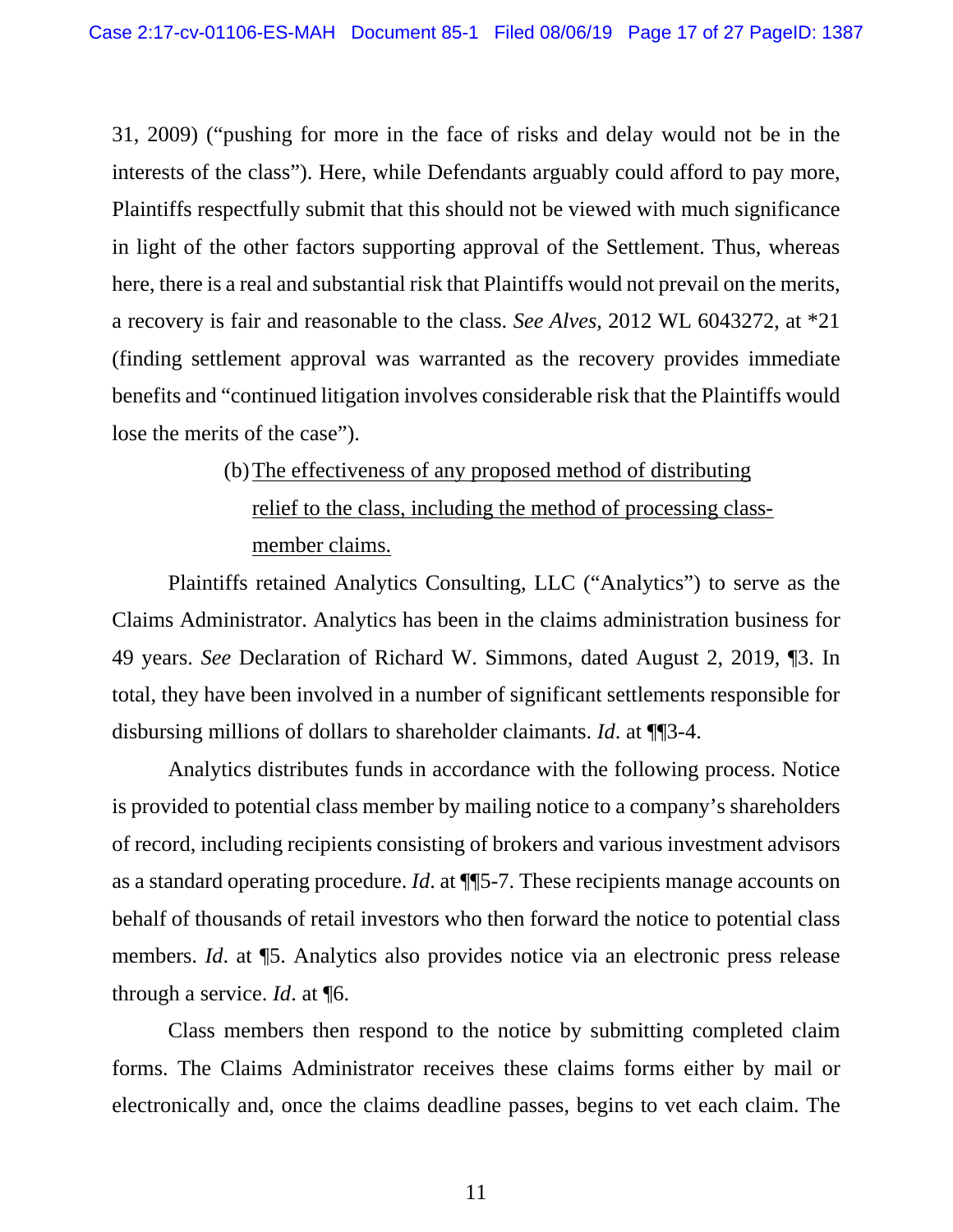Claims Administrator reviews the claims to make sure they are authorized, i.e., validly submitted in accordance with the class definition, completed correctly, properly signed, and include all necessary supporting documentation. Claimants who submit deficient claims are then notified and given an opportunity to cure the deficiency. *Id*. at ¶¶8-13. Once the claims have been vetted, the Claims Administrator will calculate the *pro rata* distribution from the settlement fund and distribute the funds via check after court approval. Payees are usually given 90 or 180 days to negotiate the checks. Payees who do not negotiate their checks in that period of time are given an additional opportunity to receive their distribution, either in the form of a new check or by wire if feasible. *Id*. at ¶14.

Analytics as well as almost all securities claims administrators routinely follows the aforementioned process. *Id*. at ¶15. Analytics will be able to administer the settlement fund in this case without issue.

### (c) The proposed award of attorney's fees, including timing of payment.

Lead Counsel intends to seek an award of attorneys' fees of \$300,000 (which is less than 25% of the monetary benefits obtained under the Settlement including the payment of Notice and Administration Expenses). The Supreme Court has recognized that an appropriate court-awarded fee is intended to approximate what counsel would receive if they were bargaining for the services in the marketplace. *See Missouri v. Jenkins*, 491 U.S. 274, 285-86 (1989). If this were a nonrepresentative action, the customary fee arrangement would be contingent, on a percentage basis, and in the range of 30% to 33% of the recovery. *See Blum v. Stenson*, 465 U.S. 886, 903-04 (1984) ("In tort suits, an attorney might receive onethird of whatever amount the plaintiff recovers. In those cases, therefore, the fee is directly proportional to the recovery.") (Brennan, J., concurring). At less than 25%, the requested fee is equal to the percentage fee awards granted in many other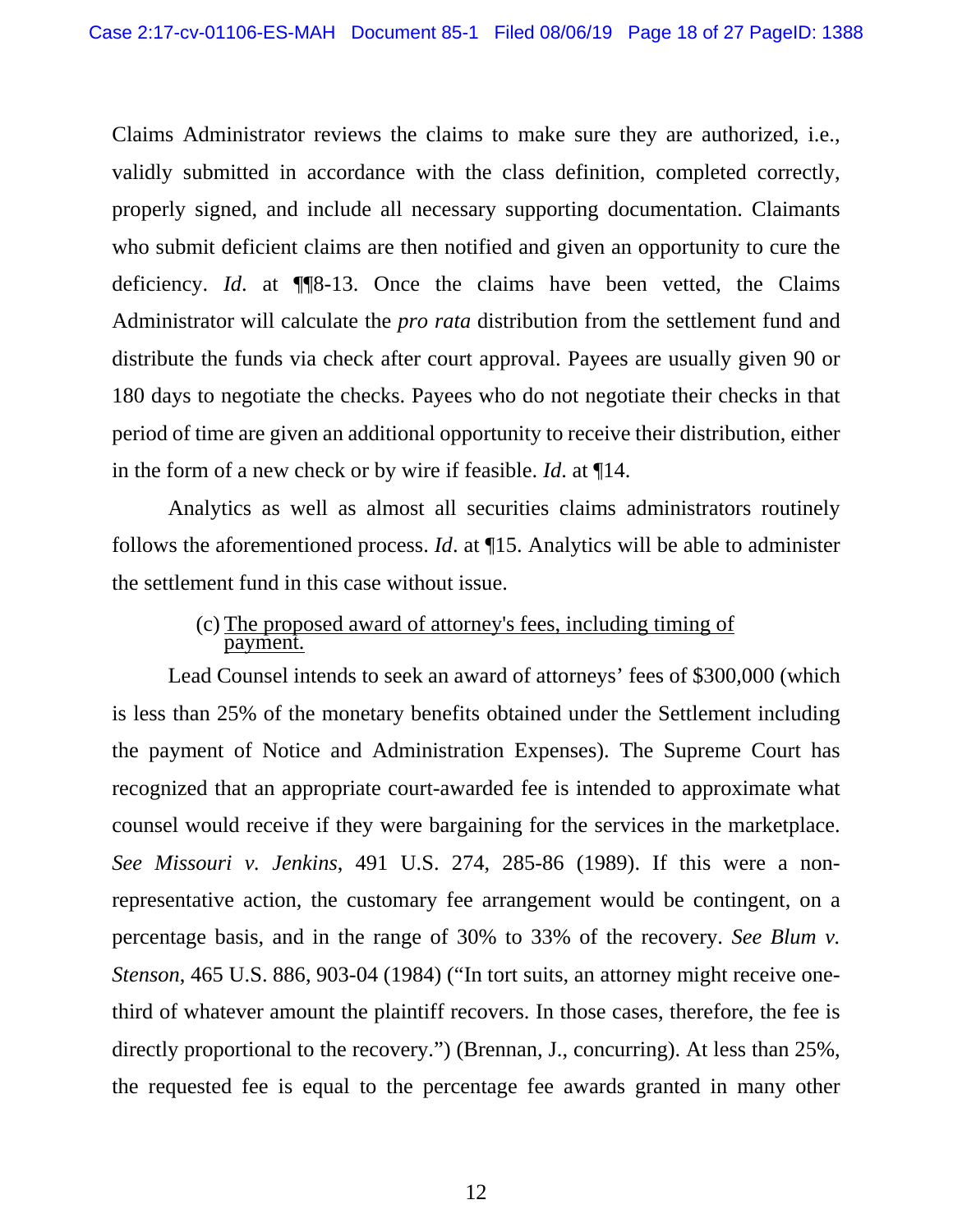comparable securities class actions within the Third Circuit.<sup>3</sup> Moreover, Lead Counsel will not be paid any fees until after the Court has entered the Judgment.

Lead Counsel respectfully submits that at this stage of the approval proceedings, the fact that the intended fee request will be in line with Third Circuit precedent supports Plaintiffs' request for preliminary approval. When Lead Counsel formally moves for an award of attorneys' fees, it will submit additional evidence in support of its request.

### (d) Any agreement required to be identified under Rule  $23(e)(3)$ .

Aside from the Stipulation, the parties have entered into the Supplemental Agreement. The Supplemental Agreement, as described in the Stipulation, provides SITO Mobile with the right to terminate the Settlement if a certain number of Class Members (or certain percentage of damaged ADRs) exceeds a threshold. *See*  Stipulation at ¶7.3. The Supplemental Agreement is "confidential" as is customarily the case. *See Hefler v. Wells Fargo & Co.*, No. 16-cv-05479-JST, 2018 U.S. Dist. LEXIS 150292, at \*23 (N.D. Cal. Sep. 4, 2018) (allowing confidential filing of supplemental agreement in order to "'avoid the risk that one or more shareholders might use this knowledge to insist on a higher payout for themselves by threatening to break up the Settlement.'").

 $\overline{a}$ 

<sup>3</sup> *See, e.g., See In re Ins. Brokerage Antitrust Litig.,* 297 F.R.D. 136, 155 (D.N.J. 2013) ("Courts within the Third Circuit often award fees of 25% to 33% of the recovery*.*"); *Louisiana Mun. Police Emps. Ret. Sys. v. Sealed Air Corp.,* No. 03- CV-4372 (DMC), 2009 WL 4730185, at \*8 (D.N.J. 2009) (same); *Milliron v. T-Mobile USA, Inc*., No. 08-4149, 2009 WL 3345762 (D.N.J. Sept. 14, 2009) (awarding 33% of settlement); *In re Schering-Plough Corp. ENHANCE ERISA Litig.*, No. 08-1432 (DMC) (JAD), 2012 WL 1964451, at \*6-7 (D.N.J. May 31, 2012) (awarding 33.3% of settlement); *Ins. Brokerage Antitrust Litig.,* 297 F.R.D. at 154-56 (awarding 33% of settlement).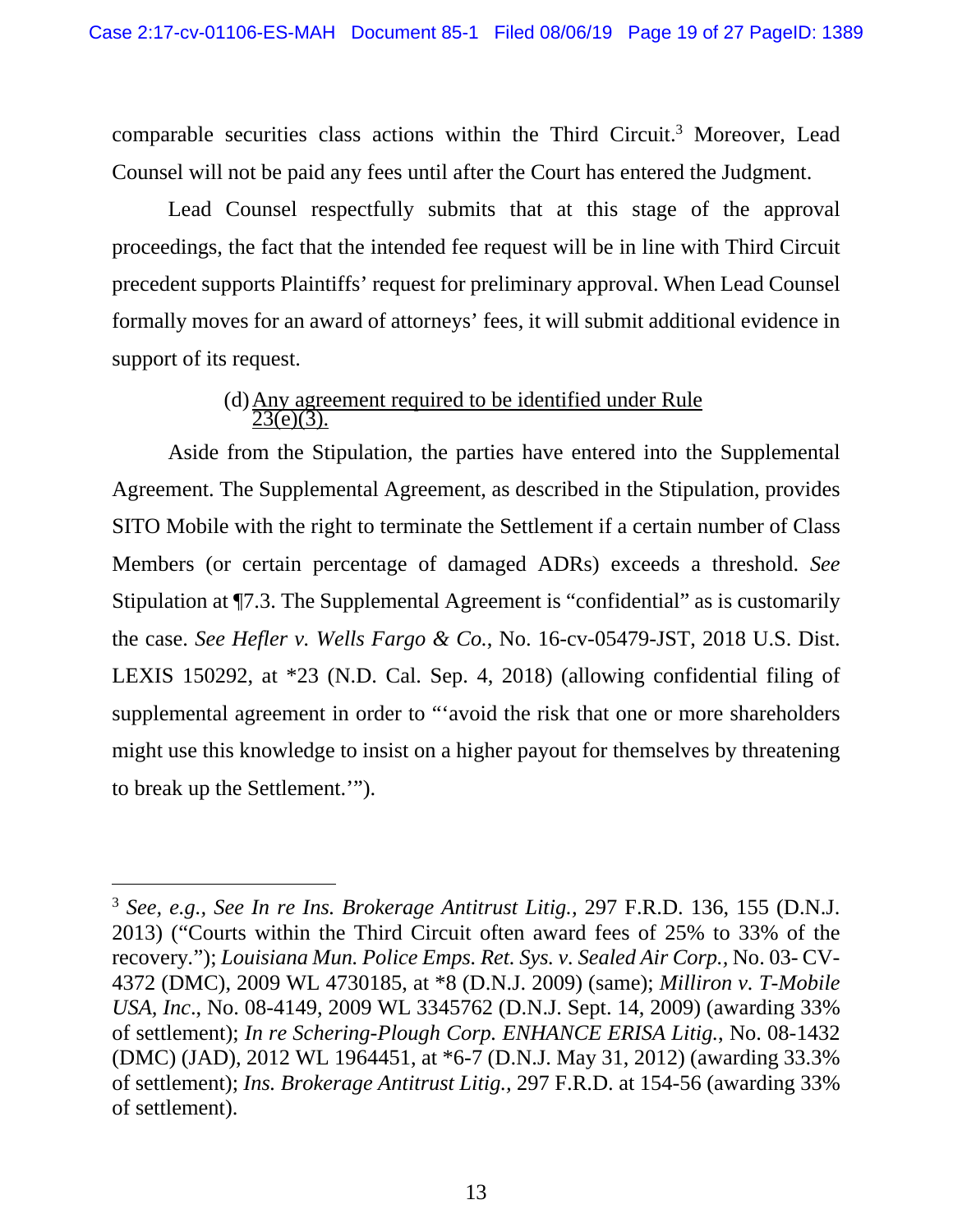#### **4. The Settlement Treats Class Members Equitably.**

The Settlement does, in fact, treat Class Members equitably. This is because the proposed Plan of Allocation treats all claimants uniformly. "An allocation formula need only have a reasonable, rational basis, particularly if recommended by experienced and competent class counsel." *In re WorldCom, Inc. Sec. Litig*., 388 F. Supp. 2d 319, 344 (S.D.N.Y. 2005) (citation omitted). As described in the Notice (Stipulation, Exhibit A-1), the Plan of Allocation has a rational basis and was formulated by Lead Counsel ensuring its fairness and reliability. *See In re Veeco Instruments Inc. Sec. Litig.*, No. 05 MDL 0165, 2007 WL 4115809, at \*13 (S.D.N.Y. Nov. 7, 2007); *In re Datatec Sys., Inc. Sec. Litig.*, No. 04-CV-525 (GEB), 2007 WL 4225828, at \*5 (D.N.J. Nov. 28, 2007) (granting final approval of settlement as "The Plan of Allocation is rational and consistent with Lead Plaintiffs' theory of the case."). Under the proposed Plan of Allocation, each Authorized Claimant will receive a *pro rata* share of the Net Settlement Amount, with that share to be determined by the ratio that the claimant's allowed claim bears to the total allowed claims of all claimants. *See* Apton Decl. ¶¶19-20. The Plan of Allocation is based upon the premise that Settlement Class Members sustained damages by purchasing SITO Mobile common stock at artificially inflated prices and seeks to compensate them in accordance with the devaluation that SITO Mobile common stock experienced when the corrective disclosure entered into the public sphere. *Id*. The Plan of Allocation relies on the corrective disclosure listed in the Amended Complaint, which is common in securities class actions. *Datatec Sys.,* 2007 WL 4225828, at \*5.

The Plan of Allocation is substantially similar to other plans of allocation that have been approved and successfully implemented in other securities class action settlements, including within this Circuit. *See In re Ocean Power Techs., Inc.*, No. 3:14-CV-3799, 2016 U.S. Dist. LEXIS 158222, at \*73 (D.N.J. Nov. 15, 2016) ("pro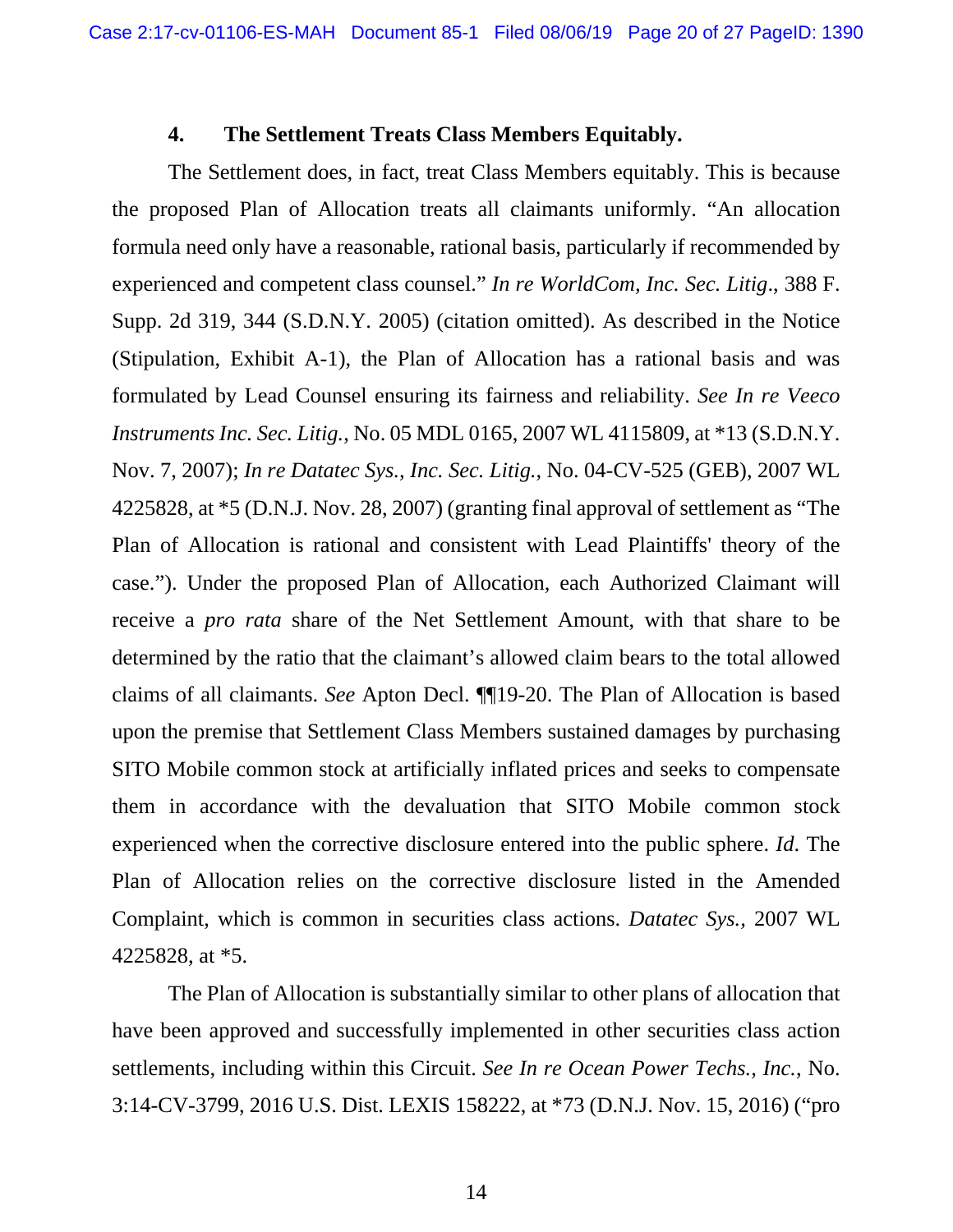rata distributions are consistently upheld, and there is no requirement that a plan of allocation 'differentiat[e] within a class based on the strength or weakness of the theories of recovery'") (quoting *Sullivan v. DB Invs., Inc.,* 667 F.3d 273, 328 (3d Cir. 2011)); *see also In re Gen. Instrument Sec. Litig.*, 209 F. Supp. 2d 423, 431 (E.D. Pa. 2001) (deeming plan of allocation where "claimants are to be reimbursed on a *pro rata* basis for their recognized losses based largely on when they bought and sold their shares of [company] stock" as "even handed"). In assessing a proposed plan of allocation, the Court may give great weight to the opinion of informed counsel. *See, e.g.*, *Chavarria v. N.Y. Airport Serv., LLC*, 875 F. Supp. 2d 164, 175 (E.D.N.Y. 2012) ("In determining whether a plan of allocation is fair, courts look primarily to the opinion of counsel. That is, 'as a general rule, the adequacy of an allocation plan turns on whether counsel has properly apprised itself of the merits of all claims, and whether the proposed apportionment is fair and reasonable in light of that information.'"). Accordingly, given Lead Counsel's opinion concerning the Plan of Allocation, this factor weighs in favor of granting preliminary approval.

### **V. PROVISIONAL CERTIFICATION OF THE SETTLEMENT UNDER RULE 23 IS APPROPRIATE**

As instructed by Rule 23(e), notice to class members should be directed if it appears likely that the court will be able to certify the class for the purposes of settlement. FED. R. CIV. P. 23(e). Conditional certification of a class for settlement purposes are allowable under Rule 23. *In re Gen. Motors Corp. Pick-Up Truck Fuel Tank Prod. Liab. Litig*., 55 F.3d 768, 794 (3d Cir. 1995). Before a class may be certified, the following requirements of Rule 23(a) must be satisfied: (a) the class is so numerous that joinder of all class members is impracticable; (b) there are questions of law or fact common to the class; (c) the claims or defenses of the representative parties are typical of the claims or defenses of the class; and (d) the representative parties will fairly and adequately protect the interests of the class.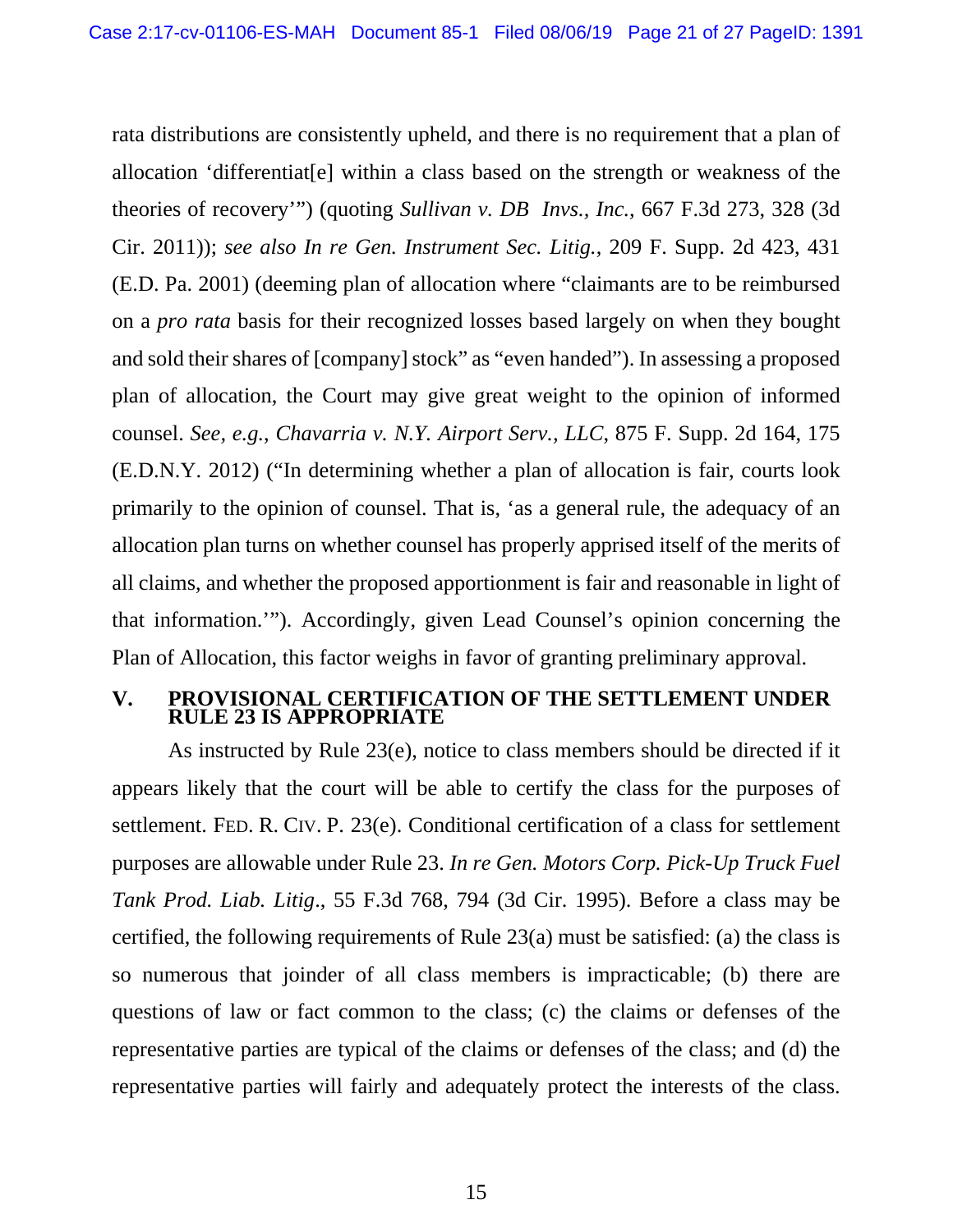FED. R. CIV. P. 23. For the reasons stated below, certification would be appropriate and, therefore, the Court should proceed with authorizing notice.

### **A. The Class Members Are So Numerous that Joinder Is Impracticable**

Rule  $23(a)(1)$  requires that a class action must be advanced on behalf of a number of individuals so large that the joinder of all members is impractical. *Amchem Prods., Inc. v. Windsor*, 521 U.S. 591, 613 (1997). "[N]umerosity is presumed at a level of 40 members . . . ." *Consol. Rail Corp. v. Town of Hyde Park*, 47 F.3d 473, 483 (2d Cir. 1995). While the precise number of Class Members is unknown, the number certainly exceeds any number considered practical for joinder. As alleged, SITO Mobile's common stock was actively traded on NASDAQ Capital Market. During the Class Period, there were over 18.7 million shares being traded. Indeed, courts routinely hold that Rule 23(a)'s numerosity requirement is satisfied under similar facts. *See In re DVI Inc. Sec. Litig.,* 249 F.R.D. 196, 200 (E.D. Pa. 2008*), aff'd sub nom. In re DVI, Inc. Sec. Litig.,* 639 F.3d 623 (3d Cir. 2011) (finding numerosity where stock traded on NYSE).

### **B. Common Questions of Law or Fact Exist**

In order to maintain a class action, there must be "questions of law or fact common to the class . . . ." Fed. R. Civ. P.  $23(a)(2)$  (emphasis added). Rule  $23(a)(2)$ merely requires that a plaintiff demonstrate common questions of law or fact that are susceptible to class-wide proof. 2 W. Rubenstein, Newberg on Class Actions § 4:50, 196-97 (5th ed. 2012). Identicality of all facts and legal questions is not necessary – commonality will be demonstrated where the named plaintiff demonstrates just one common question. *Id*. (citations omitted).

This case presents numerous common questions of both law and fact for Settlement purposes, which include: (i) whether the federal securities laws were violated by Defendant's acts; (ii) whether Defendants made material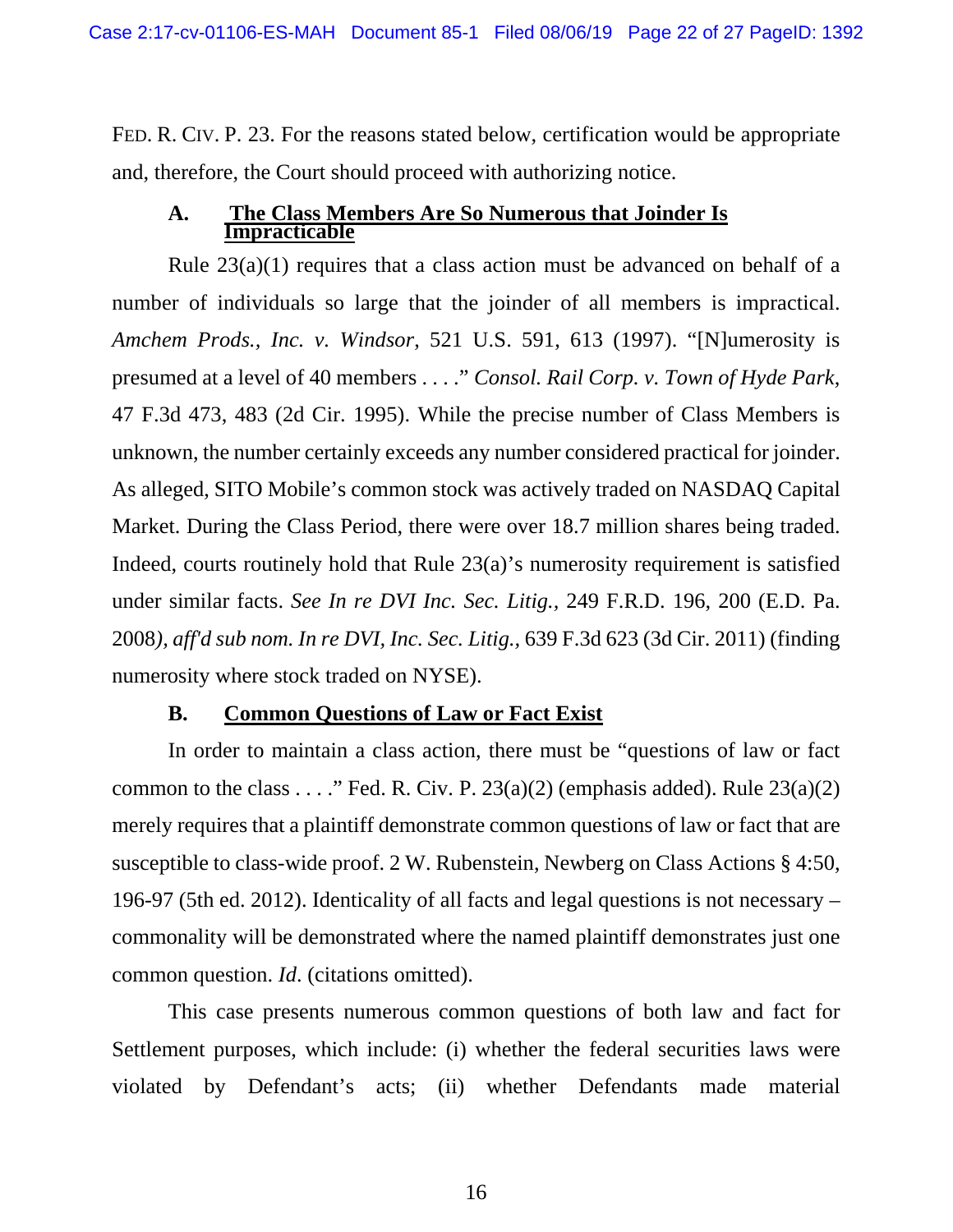misrepresentations and omissions concerning SITO Mobile's revenue; (iii) whether Defendant acted with the requisite state of mind in misrepresenting or failing to disclose material facts; (iv) whether the corrective disclosures of the prior misrepresentations and omissions caused artificial inflation of the market price of SITO Mobile's common stock, and if so, how much; and whether the Settlement Class Members have sustained damages and, if so, the appropriate measure thereof.

### **C. Plaintiffs' Claims are Typical of Those of the Class**

Rule 23(a)(3) requires that the claims of the named plaintiff are typical of the class's claims. The heart of the inquiry is whether the representative's claims and the class claims are interrelated so that class treatment is economical. *Gen. Tel. Co. of Southwest v. Falcon*, 457 U.S. 147 (1982). Here, Plaintiffs' claims are similar to the claims of the other Settlement Class Members for Settlement purposes. Defendants' alleged course of conduct uniformly affected all Settlement Class Members, as they each allegedly suffered economic injury when the truth about the company's misstatements was revealed. Thus, the typicality requirement of Rule  $23(a)(3)$  is met.

### **D. Plaintiffs Are Adequate Representatives of the Class**

The purpose of the adequacy requirement is to "uncover conflicts of interest between named parties and the class they seek to represent." *Amchem Prods., Inc. v. Windsor*, 521 U.S. 591, 594 (1997). The adequacy inquiry also tests the qualifications of counsel to represent a class. *See Viropharma*, 2016 WL 312108, at \*7.

There are no apparent conflicts of interest between Plaintiffs and the absent Class Members for Settlement purposes. Indeed, Plaintiffs have been committed to the vigorous prosecution of this action from the outset and has reached a resolution that they believe is in the best interests of the Class. Plaintiffs have shown that they are more than an adequate representative by, among other things producing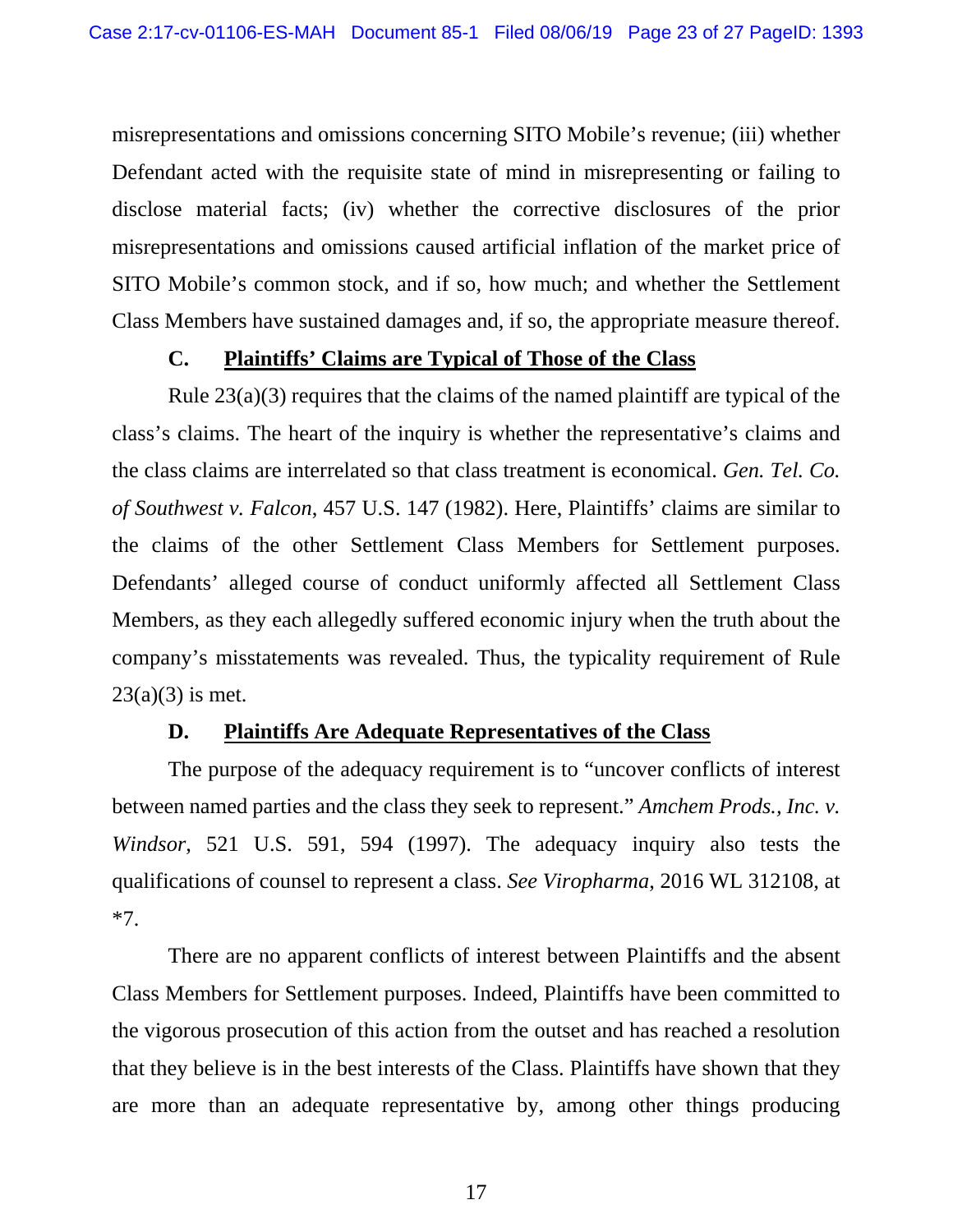documents to Defendants, reviewing the amended complaint, and retaining and overseeing experienced counsel throughout the Litigation.

### **E. The Requirements of Rule 23(b)(3) Are Also Satisfied**

The class must satisfy the requirements of Rule  $23(b)(1)$ ,  $(2)$ , or  $(3)$ . In this case, Plaintiffs and Defendants have agreed to request conditional certification under Rule 23(b)(3), "the customary vehicle for damage actions." *In re Community Bank of Northern Virginia*, 418 F.3d 277, 302 (3d Cir. 2005). Rule 23(b)(3) requires that Plaintiffs show that common questions of law and fact predominate over individual inquiries, and that resolution of the dispute via a class action is a superior method of adjudication. Rule 23(b)(3)'s predominance requirement "tests whether proposed classes are sufficiently cohesive to warrant adjudication by representation." *Amchem Prod., Inc. v. Windsor*, 521 U.S. 591, 594 (1997). This case meets these requirements.

### **1. Common Legal and Factual Question Predominate**

"Predominance is a test readily met in certain cases alleging . . . securities fraud . . . ." *Amchem*, 521 U.S. at 625. In this securities action, Defendants' alleged liability arises from its conduct with respect to statements made about SITO Mobile's revenue. Whether Defendants' publicly disseminated releases and statements during the Class Period omitted and/or misrepresented material facts and the Defendants' scienter predominate over any individual issue that theoretically might arise for Settlement purposes. *See Viropharma*, 2016 WL 312108, at \*7 (finding common questions "dominate the Class, including whether Defendants' statements to the investing public during the Class Period caused the price of ViroPharma's securities during the Class Period to artificially inflate*.*").

#### **2. A Class Action is the Superior Means to Adjudicate Plaintiffs' and Class Members' Claims**

The second prong of Rule 23(b)(3) is essentially satisfied by the proposed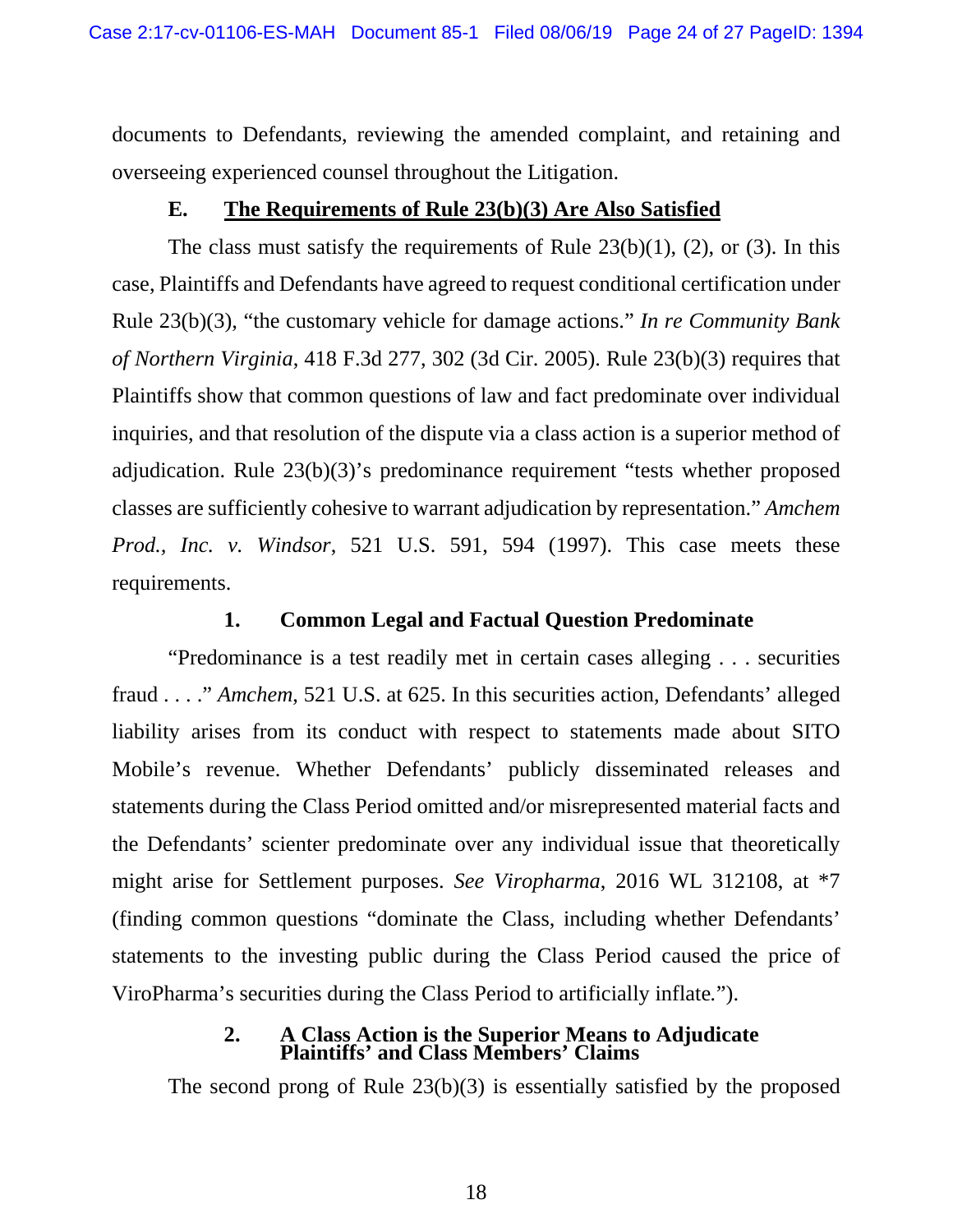Settlement itself. As explained in *Amchem*, "[c]onfronted with a request for settlement-only class certification, a district court need not inquire whether the case, if tried, would present intractable management problems for the proposal is that there be no trial." 521 U.S. at 620 (citing FED. R. CIV. P.  $23(b)(3)(D)$ ). Thus, any manageability problems that may have existed here—and Plaintiffs know of none are eliminated by the Settlement. *See In re ViroPharma Inc. Sec. Litig.*, No. 12-2714, 2016 U.S. Dist. LEXIS 8626, at \*23 (E.D. Pa. Jan. 25, 2016) (finding class action superior as all class members were "complaining of the same behavior by Defendants" and "[t]he alternative would produce individual suits throughout the country, redundantly wasting judicial resources to litigate the same claims over and over).

### **VI. THE PROPOSED NATURE AND METHOD OF CLASS NOTICE ARE CONSTITUTIONALLY SOUND AND APPROPRIATE**

Preliminary approval of the proposed Settlement permits notice to be given to the Settlement Class Members of a hearing on final settlement approval, at which they and the settling parties may be heard with respect to final approval. *See Manual for Complex Litigation*, Third, § 23.14 (West ed. 1995). Here, the parties propose that notice be given by U.S. mail. *See* Stipulation at Exhibit A, ¶6. In addition, the Stipulation provides for publication of a summary notice, which will be published one time over a national business newswire. *See id*.

The proposed form of mailed notice (Exhibit A-1 to the Stipulation), provides the following details of the Stipulation to prospective Settlement Class Members in a fair, concise and neutral way: (1) the existence of and their rights with respect to the class action, including the requirement for timely opting out of the Class; and (2) the Settlement with Defendants and their rights with respect to the Settlement. The proposed form of Summary Notice (Exhibit A-3 to the Stipulation), provides essential information about the litigation and the Settlement, including an address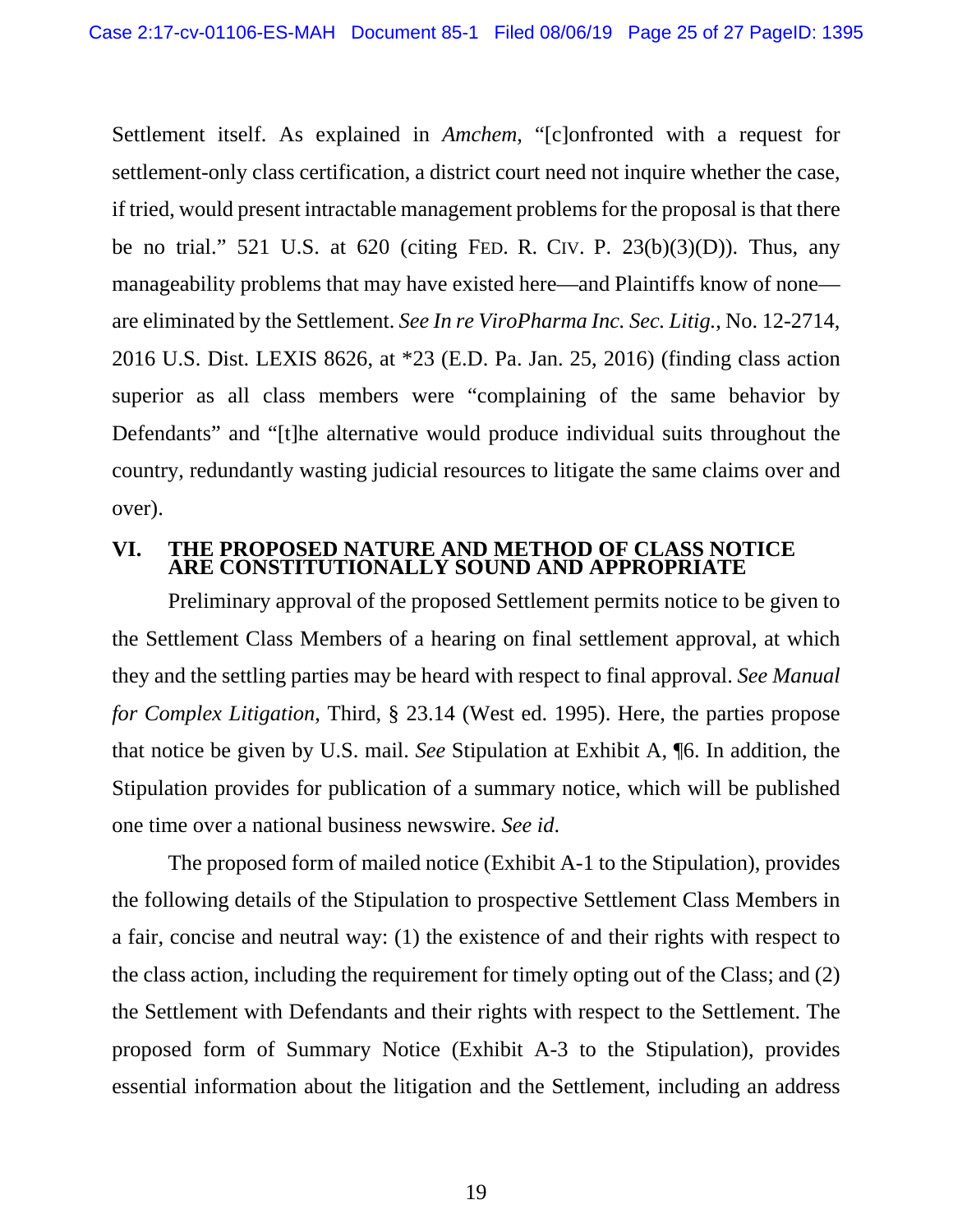for potential class members to write in order to obtain the full long form of notice.

The means and forms of notice proposed here constitute valid and sufficient notice to the Class, the best notice practicable under the circumstances, and comply fully with the requirements of the Private Securities Litigation Reform Act of 1995, Rule 23 and due process. *See e.g.*, *Schering-Plough*, 2009 WL 5218066, at \*1, 6 (finding that a settlement notice with a mailing to all class members who could be identified with reasonable effort and publication of a summary notice and over the *PR Newswire*, satisfied the requirements of Rule 23 and due process).

## **VII. PROPOSED SCHEDULE**

Plaintiffs respectfully request the Court to schedule the dates set forth below and enter them in the [Proposed] Preliminary Approval Order, including:

| Last day to complete mailing of Notices and Claim Forms.   | At least 60 days<br>before deadline for |
|------------------------------------------------------------|-----------------------------------------|
|                                                            | objections                              |
| Last day for filing and serving papers in support of final | At least 42 days                        |
| approval of the proposed Settlement, and the Fee and       | before Fairness                         |
| <b>Expense Application.</b>                                | Hearing                                 |
| Last day for Settlement Class Members to submit            | At least 35 days                        |
| comments in support of, or in opposition to, the proposed  | before Fairness                         |
| Settlement, and the applications for Fee and Expense       | Hearing                                 |
| Awards.                                                    |                                         |
| Last day for potential Settlement Class Members to         | At least 35 days                        |
| request exclusion from the Class.                          | before Fairness                         |
|                                                            | Hearing                                 |
| Last day for filing and serving papers in response to      | At least 14 days                        |
| objections to the proposed Settlement, and the Fee and     | before Fairness                         |
| Expense Application.                                       | Hearing                                 |
| <b>Fairness Hearing</b>                                    | At least 110 days                       |
|                                                            | following Preliminary                   |
|                                                            | <b>Approval Date</b>                    |